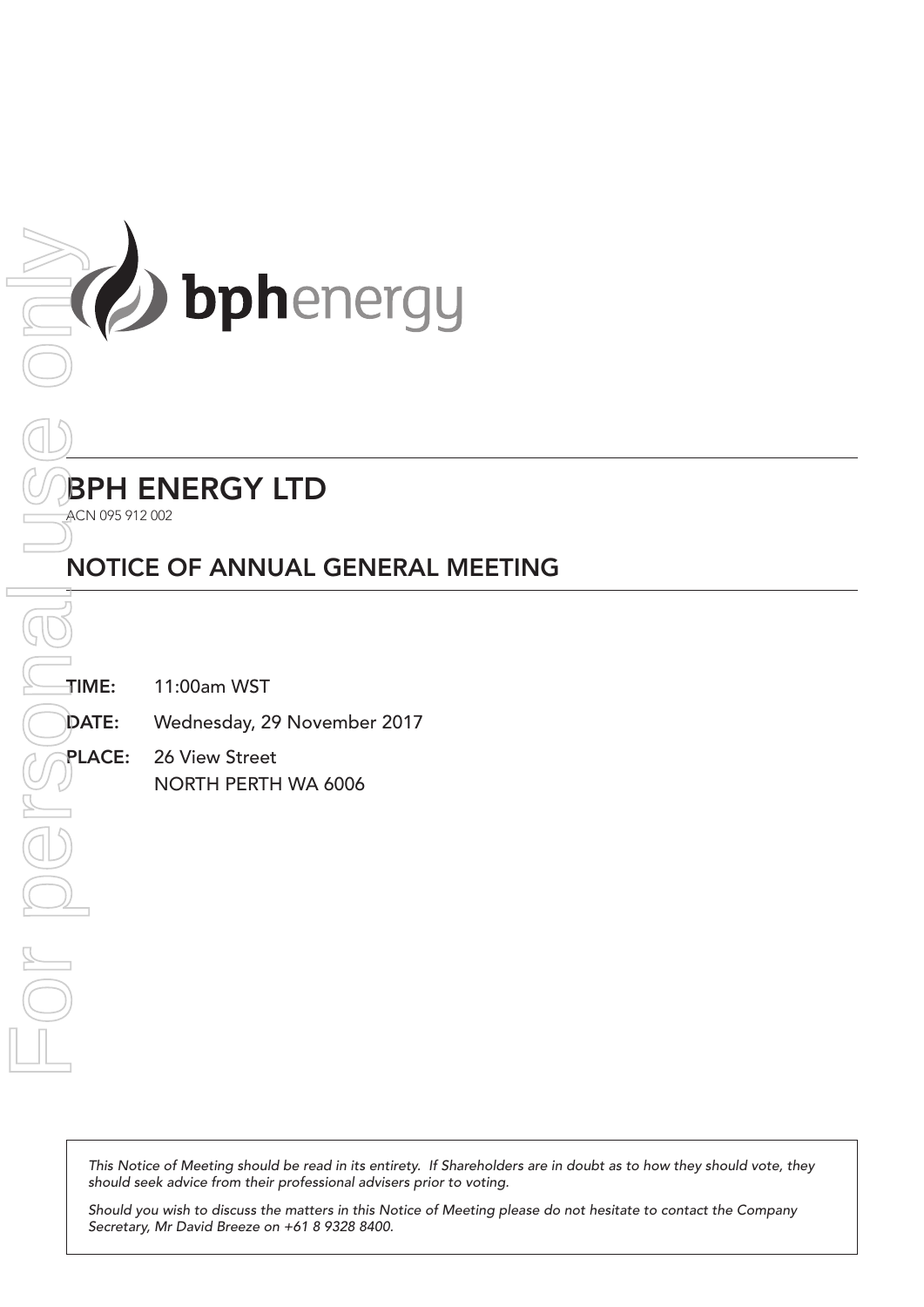# **CONTENTS**

| Business of the Meeting (setting out the proposed Resolutions)                                                                                                                                                                                              | $\overline{4}$ |
|-------------------------------------------------------------------------------------------------------------------------------------------------------------------------------------------------------------------------------------------------------------|----------------|
| Explanatory Statement (explaining the proposed Resolutions)                                                                                                                                                                                                 | 6              |
| Glossary                                                                                                                                                                                                                                                    | 13             |
| Schedule 1 - Terms of Related Party Options                                                                                                                                                                                                                 | 14             |
| Schedule 2 - Valuation of Related Party Options                                                                                                                                                                                                             | 15             |
| Schedule 3 - Issues of Equity Securities since 28 November 2016                                                                                                                                                                                             | 15             |
| Proxy Form                                                                                                                                                                                                                                                  | Attached       |
|                                                                                                                                                                                                                                                             |                |
|                                                                                                                                                                                                                                                             |                |
|                                                                                                                                                                                                                                                             |                |
|                                                                                                                                                                                                                                                             |                |
|                                                                                                                                                                                                                                                             |                |
|                                                                                                                                                                                                                                                             |                |
|                                                                                                                                                                                                                                                             |                |
| <b>IMPORTANT INFORMATION</b>                                                                                                                                                                                                                                |                |
|                                                                                                                                                                                                                                                             |                |
| Time and place of meeting                                                                                                                                                                                                                                   |                |
| Notice is given that the meeting of the Shareholders to which this Notice of Meeting relates will be held at 11:00am WST on<br>Wednesday, 29 November 2017 at:                                                                                              |                |
| 26 View Street<br>NORTH PERTH WA 6006                                                                                                                                                                                                                       |                |
| Your vote is important                                                                                                                                                                                                                                      |                |
| The business of the Meeting affects your shareholding and your vote is important.                                                                                                                                                                           |                |
| Voting eligibility                                                                                                                                                                                                                                          |                |
| The Directors have determined pursuant to Regulation 7.11.37 of the Corporations Regulations 2001 (Cth) that the persons<br>eligible to vote at the Meeting are those who are registered Shareholders at 7:00pm Sydney time on Monday,<br>27 November 2017. |                |
| Voting in person                                                                                                                                                                                                                                            |                |
| To vote in person, attend the Meeting at the time, date and place set out above.                                                                                                                                                                            |                |

# IMPORTANT INFORMATION

## Time and place of meeting

## 26 View Street NORTH PERTH WA 6006

## Your vote is important

# Voting eligibility

## Voting in person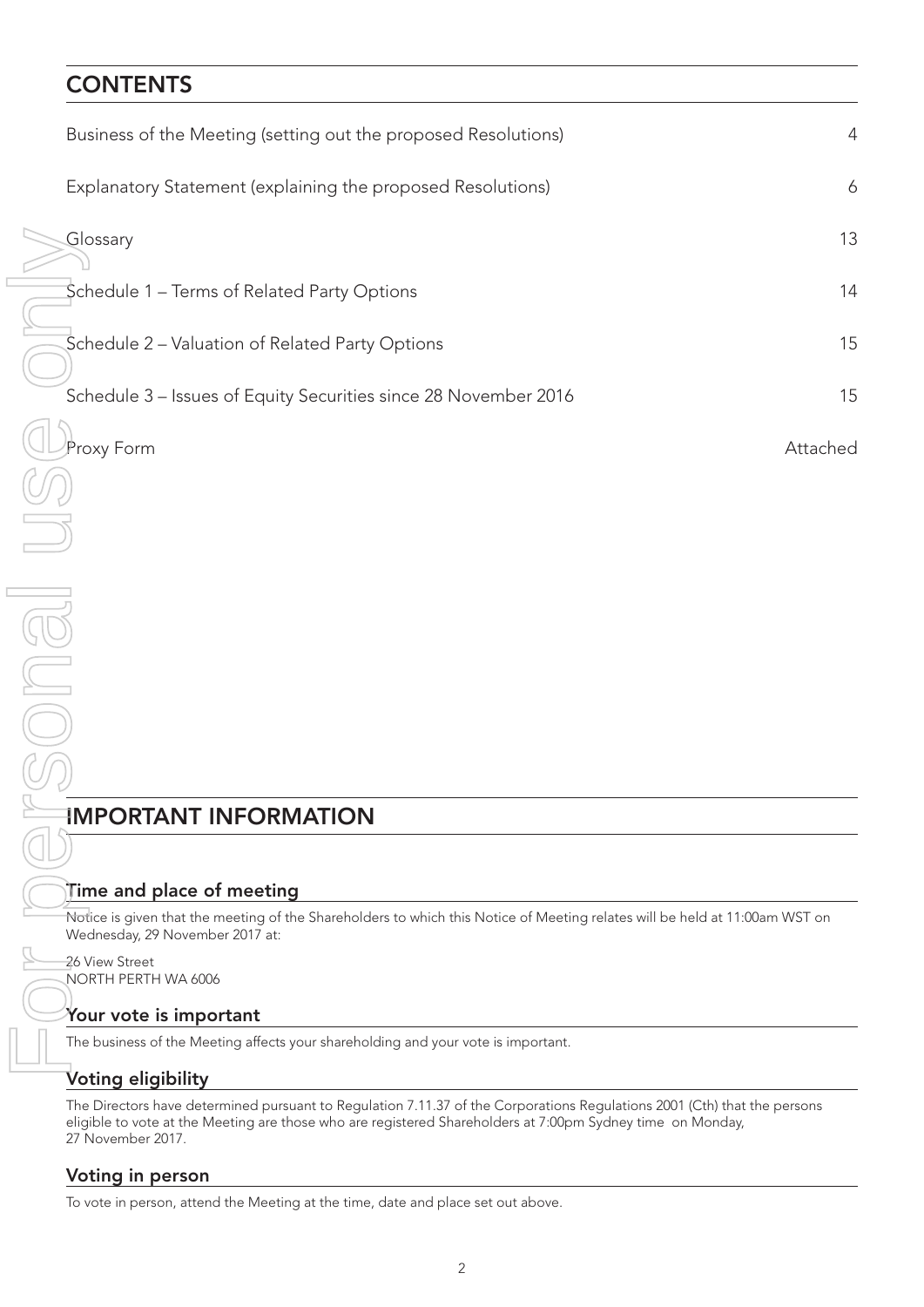## Voting by proxy

To vote by proxy, please complete and sign the enclosed Proxy Form and return by the time and in accordance with the instructions set out on the Proxy Form.

In accordance with section 249L of the Corporations Act, Shareholder are advised that:

- each Shareholder has a right to appoint a proxy;
- the proxy need not be a Shareholder; and

a Shareholder who is entitled to cast 2 or more votes may appoint 2 proxies and may specify the proportion or number of votes each proxy is appointed to exercise. If the Shareholder appoints 2 proxies and the appointment does not specify the proportion or number of the Shareholder's votes, then in accordance with section 249X(3) of the Corporations Act, each proxy may exercise one-half of the votes.

Shareholders and their proxies should be aware of sections 250BB and 250BC of the Corporations Act, as they will apply to the Meeting. Broadly, these sections mean that:

- if proxy holders vote, they must cast all directed proxies as directed; and
- any directed proxies which are not voted will automatically default to the Chair, who must vote the proxies as directed.

Further details on these proxy voting rules are set out below.

## *Proxy vote if appointment specifies way to vote*

Section 250BB(1) of the Corporations Act provides that an appointment of a proxy may specify the way the proxy is to vote on a particular resolution and, if it does:

the proxy need not vote on a show of hands, but if the proxy does so, the proxy must vote that way (i.e. as directed);

• if the proxy has 2 or more appointments that specify different ways to vote on the resolution – the proxy must not vote on a show of hands;

• if the proxy is the chair of the meeting at which the resolution is voted on – the proxy must vote on a poll, and must vote that way (i.e. as directed); and

if the proxy is not the chair – the proxy need not vote on the poll, but if the proxy does so, the proxy must vote that way (i.e. as directed).

## *Transfer of non-chair proxy to chair in certain circumstances*

Section 250BC of the Corporations Act provides that, if:

• an appointment of a proxy specifies the way the proxy is to vote on a particular resolution at a meeting of the Company's members; and

at the meeting, a poll is duly demanded on the resolution; and

either of the following applies:

- the proxy is not recorded as attending the meeting; or
- the proxy does not vote on the resolution,

• the chair of the meeting is taken, before voting on the resolution closes, to have been appointed as the proxy for the purposes of voting on the resolution at the meeting.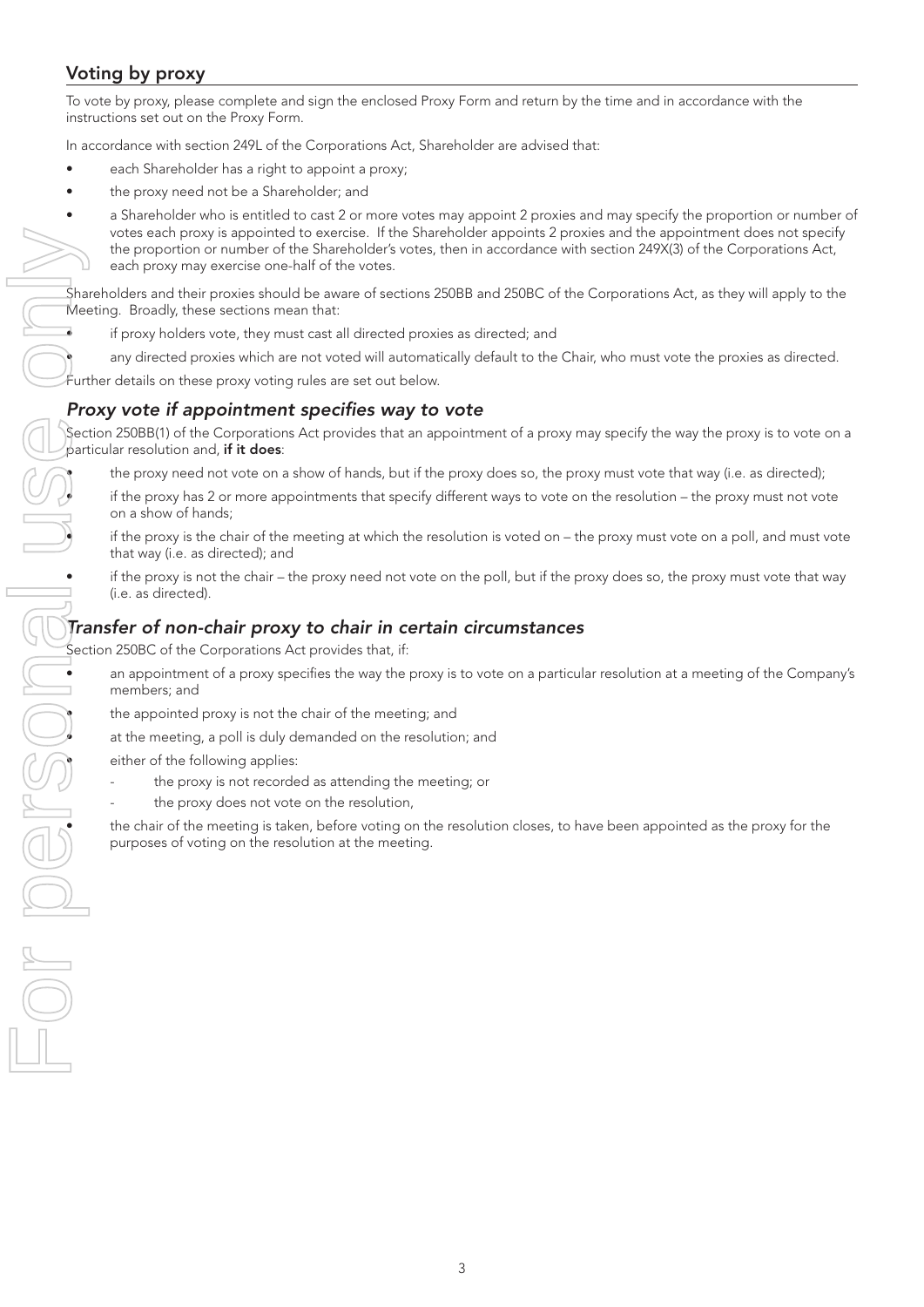# BUSINESS OF THE MEETING

## AGENDA

## 1. FINANCIAL STATEMENTS AND REPORTS

To receive and consider the annual financial report of the Company for the financial year ended 30 June 2017, together with the declaration of the Directors, the Directors' report, the Remuneration Report and the auditor's report.

## 2. RESOLUTION 1 – ADOPTION OF REMUNERATION REPORT

To consider and, if thought fit, to pass, with or without amendment, the following resolution as a non-binding resolution:

*"That, for the purposes of section 250R(2) of the Corporations Act and for all other purposes, approval is given for the adoption of the Remuneration Report as contained in the Company's annual financial report for the financial year ended 30 June 2017."*

## Note: the vote on this Resolution is advisory only and does not bind the Directors or the Company.

### Voting Prohibition Statement:

A vote on this Resolution must not be cast (in any capacity) by or on behalf of either of the following persons:

- (a) a member of the Key Management Personnel, details of whose remuneration are included in the Remuneration Report; or
- (b) a Closely Related Party of such a member.

However, a person (voter) described above may cast a vote on this Resolution as a proxy if the vote is not cast on behalf of a person described above and either:

- (c) the voter is appointed as a proxy in writing that specifies the way the proxy is to vote on this Resolution; or
- (d) the voter is the Chair and the appointment of the Chair as proxy:
	- (i) does not specify the way the proxy is to vote on this Resolution; and
	- (ii) expressly authorises the Chair to exercise the proxy even though this Resolution is connected directly or indirectly with the remuneration of a member of the Key Management Personnel.

To consider and, if thought fit, to pass, with or without amendment, the following resolution as an ordinary resolution:

(i) does not specify the way the proxy is to vote on this Resolution; and<br>
(ii) expressly authorises the Chair to exercise the proxy even though this Resolution<br>
indirectly with the remuneration of a member of the Key Mana *"That, for the purposes of clause 13.4 of the Constitution, ASX Listing Rule 14.4 and for all other purposes, Mr Tony Huston, a Director who was appointed as an additional Director on 26 June 2017, retires, and being eligible, is re-elected as a Director."*

## 4. RESOLUTION 3 – ELECTION OF DIRECTOR – MR CHARLES MALING

To consider and, if thought fit, to pass, with or without amendment, the following resolution as an **ordinary resolution**:

*"That, for the purposes of clause 13.4 of the Constitution, ASX Listing Rule 14.4 and for all other purposes, Mr Charles Maling, a Director who was appointed as an additional Director on 17 October 2017, retires, and being eligible, is re-elected as a Director."*

## 5. RESOLUTION 4 – APPROVAL OF 10% PLACEMENT CAPACITY – SHARES

To consider and, if thought fit, to pass the following resolution as a **special resolution**:

*"That, for the purposes of Listing Rule 7.1A and for all other purposes, approval is given for the issue of Equity Securities totalling up to 10% of the Company's issued capital at the time of issue, calculated in accordance with the formula prescribed in Listing Rule 7.1A.2 and on the terms and conditions set out in the Explanatory Statement."*

Voting Exclusion: The Company will disregard any votes cast on this Resolution by any person who may participate in the issue of Equity Securities under this Resolution and a person who might obtain a benefit, except a benefit solely in the capacity of a holder of ordinary securities, if the Resolution is passed and any associates of those persons. However, the Company will not disregard a vote if it is cast by a person as a proxy for a person who is entitled to vote, in accordance with the directions on the Proxy Form, or, it is cast by the person chairing the meeting as proxy for a person who is entitled to vote, in accordance with a direction on the Proxy Form to vote as the proxy decides.

## 6. RESOLUTION 5 – ISSUE OF OPTIONS TO A RELATED PARTY – MR TONY HUSTON

To consider and, if thought fit, to pass the following Resolution as an **ordinary resolution**:

*"That, for the purposes of Section 208 of the Corporations Act, ASX Listing Rule 10.11 and for all other purposes, approval is given for the Directors to allot and issue 2,000,000 Options exercisable at \$0.02 each on or before 30 November 2022 to Mr Tony Huston (or his nominee) on the terms and conditions set out in the Explanatory Statement."*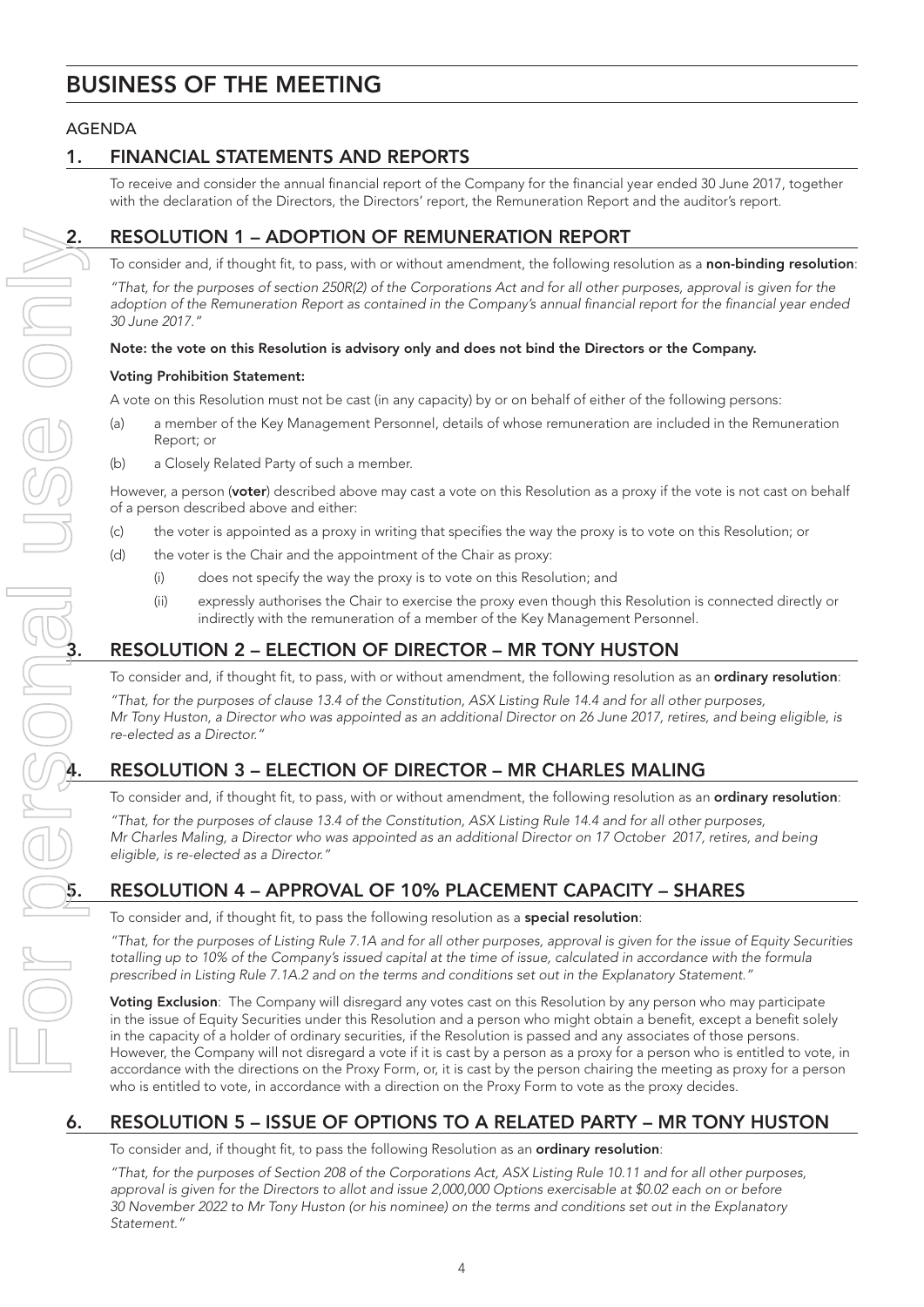ASX Voting Exclusion: The Company will disregard any votes cast on this Resolution by Mr Tony Huston (or his nominee) and any of Mr Tony Huston's associates. However, the Company need not disregard a vote if it is cast by a person as a proxy for a person who is entitled to vote, in accordance with the directions on the Proxy Form, or, it is cast by the person chairing the meeting as proxy for a person who is entitled to vote, in accordance with a direction on the Proxy Form to vote as the proxy decides.

Voting Prohibition Statement: A person appointed as a proxy must not vote, on the basis of that appointment, on this Resolution if:

- (a) the proxy is either:
	- (i) a member of the Key Management Personnel; or
	- (ii) a Closely Related Party of such a member; and
- (b) the appointment does not specify the way the proxy is to vote on this Resolution.

However, the above prohibition does not apply if:

- (c) the proxy is the Chair; and
- (d) the appointment expressly authorises the Chair to exercise the proxy even though this Resolution is connected directly or indirectly with remuneration of a member of the Key Management Personnel.

To consider and, if thought fit, to pass the following Resolution as an ordinary resolution:

*"That, for the purposes of Section 208 of the Corporations Act, ASX Listing Rule 10.11 and for all other purposes, approval is given for the Directors to allot and issue 2,000,000 Options exercisable at \$0.02 each on or before 30 November 2022 to Mr Charles Maling (or his nominee) on the terms and conditions set out in the Explanatory Statement."*

ASX Voting Exclusion: The Company will disregard any votes cast on this Resolution by Mr Charles Maling (or his nominee) and any of Mr Charles Maling's associates. However, the Company need not disregard a vote if it is cast by a person as a proxy for a person who is entitled to vote, in accordance with the directions on the Proxy Form, or, it is cast by the person chairing the meeting as proxy for a person who is entitled to vote, in accordance with a direction on the Proxy Form to vote as the proxy decides.

Voting Prohibition Statement: A person appointed as a proxy must not vote, on the basis of that appointment, on this Resolution if:

- (a) the proxy is either:
	- (i) a member of the Key Management Personnel; or
	- (ii) a Closely Related Party of such a member; and
- (b) the appointment does not specify the way the proxy is to vote on this Resolution.

However, the above prohibition does not apply if:

- (c) the proxy is the Chair; and
- (d) the appointment expressly authorises the Chair to exercise the proxy even though this Resolution is connected directly or indirectly with remuneration of a member of the Key Management Personnel.

## 8. RESOLUTION 7 – RATIFICATION OF SHARE ISSUE

To consider and, if thought fit, to pass, with or without amendment, the following resolution as an **ordinary resolution**:

*"That, for the purposes of ASX Listing Rule 7.4 and for all other purposes, Shareholders ratify the allotment and issue of 7,400,000 Shares on the terms and conditions set out in the Explanatory Statement."*

Voting Exclusion: The Company will disregard any votes cast on this Resolution by a person who participated in the issue and any associates of those persons. However, the Company need not disregard a vote if it is cast by a person as a proxy for a person who is entitled to vote, in accordance with the directions on the Proxy Form, or, it is cast by the person chairing the meeting as proxy for a person who is entitled to vote, in accordance with a direction on the Proxy Form to vote as the proxy decides.

Dated: 17 October 2017 By order of the Board

David Breeze Company Secretary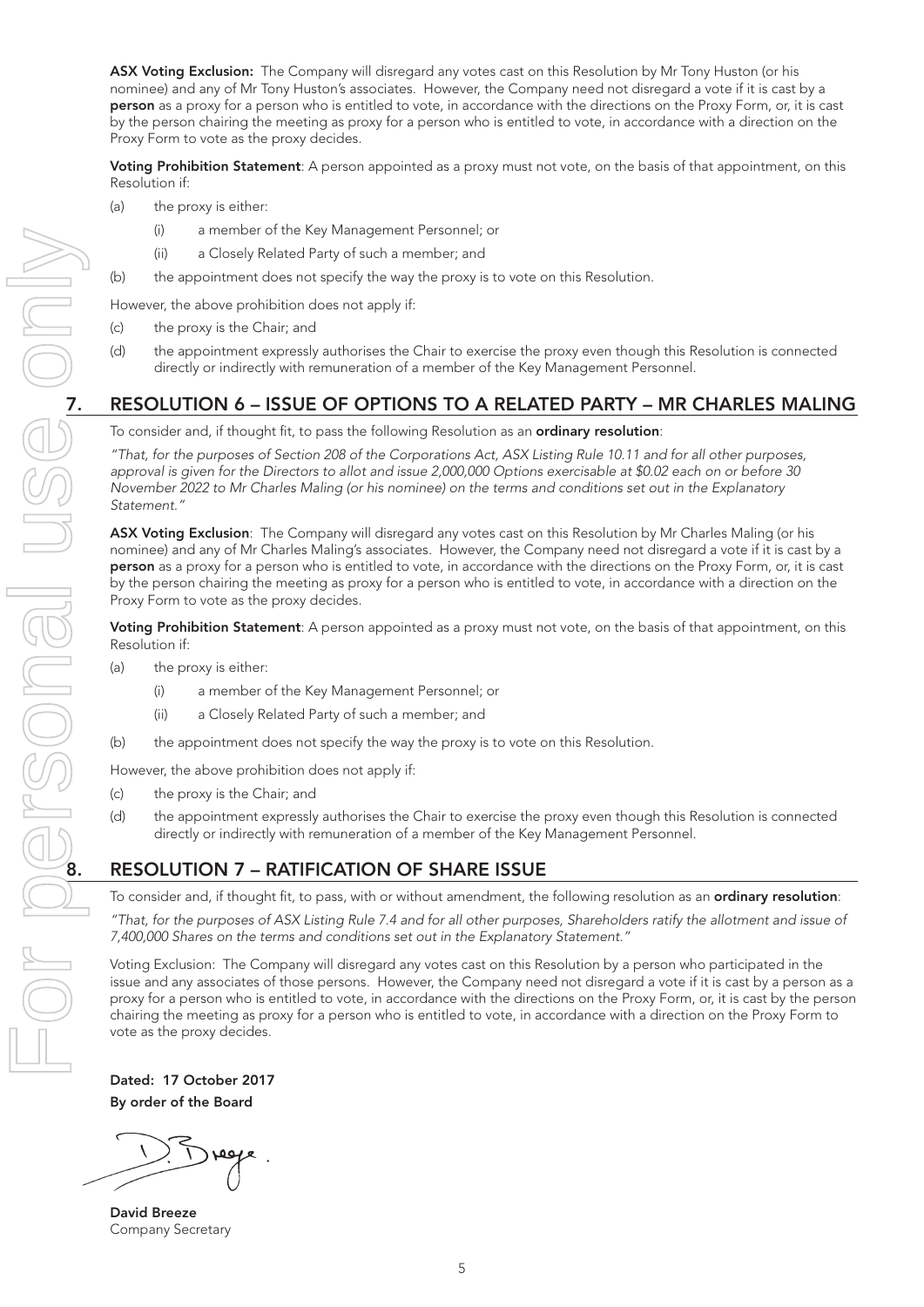# EXPLANATORY STATEMENT

This Explanatory Statement has been prepared to provide information which the Directors believe to be material to Shareholders in deciding whether or not to pass the Resolutions.

## 1. FINANCIAL STATEMENTS AND REPORTS

In accordance with the Constitution, the business of the Meeting will include receipt and consideration of the Company's annual financial report for the financial year ended 30 June 2017 together with the declaration of the Directors, the Directors' report, the Remuneration Report and the auditor's report.

The Company will not provide a hard copy of the Company's annual financial report to Shareholders unless specifically requested to do so. The Company's annual financial report is available on its website at www.bphenergy.com.au.

## 2. RESOLUTION 1 – ADOPTION OF REMUNERATION REPORT

## **General**

The Corporations Act requires a resolution that the remuneration report be adopted be put to shareholders at a listed company's annual general meeting. However, such a resolution is advisory only and does not bind the company or the directors of the company.

The Remuneration Report sets out the Company's remuneration arrangements for the Directors and senior management of the Company. The Remuneration Report is part of the Directors' report contained in the Company's annual financial report for the financial year ended 30 June 2017.

The Chair of the Meeting must allow a reasonable opportunity for Shareholders to ask questions about or make comments on the Remuneration Report at the Meeting.

Under the Corporations Act, if, at consecutive annual general meetings:

- (a) at least 25% of the votes cast on a remuneration report resolution are voted against adoption of the remuneration report; and
- (b) at the first of those annual general meetings a Spill Resolution was not put to vote,

a company is required to put to its shareholders a resolution proposing the calling of another meeting of shareholders to consider the appointment of directors of the company (Spill Resolution). If required, the Spill Resolution must be put to vote at the second of those annual general meetings.

If more than 50% of votes cast are in favour of the Spill Resolution, the company must convene a shareholder meeting (Spill Meeting) within 90 days of the second annual general meeting.

All of the directors of the company who were in office when the directors' report (as included in the company's annual financial report for the most recent financial year) was approved, other than the managing director of the company, will cease to hold office immediately before the end of the Spill Meeting but may stand for re-election at the Spill Meeting.

Following the Spill Meeting, those persons whose election or re-election as directors of the company is approved will be the directors of the company.

## Previous voting results

At the Company's annual general meeting for the year ended 30 June 2016, the votes cast against the remuneration report considered at that annual general meeting were less than 25%. Accordingly, the Spill Resolution is not relevant for this Annual General Meeting.

## Proxy voting restrictions

Shareholders appointing a proxy for this Resolution should note the following:

- (a) If you appoint a member of the Key Management Personnel (other than the Chair) whose remuneration details are included in the Remuneration Report, or a Closely Related Party of such a member as your proxy: you must direct your proxy how to vote on this Resolution. Undirected proxies granted to these persons will not be voted and will not be counted in calculating the required majority if a poll is called on this Resolution.
- (b) If you appoint the Chair as your proxy (where the Chair is also a member of the Key Management Personnel whose remuneration details are included in the Remuneration Report, or a Closely Related Party of such a member): you do not need to direct your proxy how to vote on this Resolution. However, if you do not direct the Chair how to vote, you must mark the acknowledgement on the Proxy Form to expressly authorise the Chair to exercise his or her discretion in exercising your proxy even though this Resolution is connected directly or indirectly with the remuneration of Key Management Personnel.
- (c) If you appoint any other person as your proxy: you do not need to direct your proxy how to vote on this Resolution, and you do not need to mark any further acknowledgement on the Proxy Form.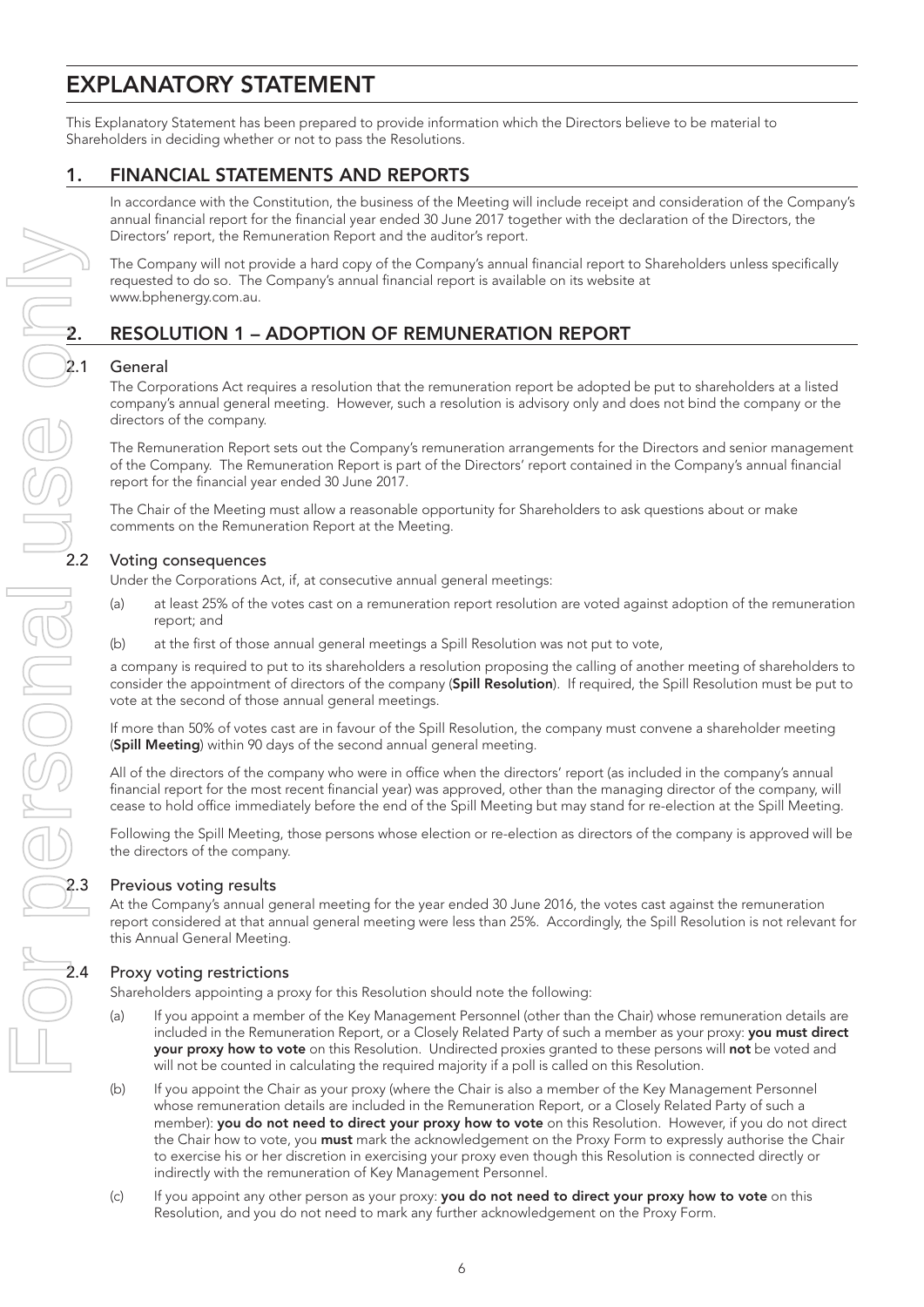## 3.1 General

Clause 13.4 of the Constitution allows the Directors to appoint at any time a person to be a Director as an addition to the existing Directors, but only where the total number of Directors does not at any time exceed the maximum number specified by the Constitution.

Pursuant to the Constitution and ASX Listing Rule 14.4, any Director so appointed holds office only until the next following general meeting and is then eligible for re-election but shall not be taken into account in determining the Directors who are to retire by rotation (if any) at that meeting.

Mr Tony Huston was appointed as a Director on 26 June 2017. Accordingly, Mr Tony Huston will retire in accordance with clause 13.4 of the Constitution and ASX Listing Rule 14.4 and, being eligible, seeks election from shareholders.

Mr Tony Huston was appointed as a Director on 26 June<br>
clause 13.4 of the Constitution and ASX Listing Rule 14.<br>
3.2 Qualifications and other material directorships<br>
Mr Tony Huston has been involved for over 35 years in e<br> Mr Tony Huston has been involved for over 35 years in engineering and hydrocarbon industries for both on and off shore exploration/development. Early career experience commenced with Fitzroy Engineering Ltd, primarily working on development of onshore oil fields. In 1996 Mr Tony Huston formed his own E&P Company on re-entry of onshore wells, primarily targeting shallow pay that had been passed or ignored from previous operations. This was successful and the two plays opened up 15 years ago are still in operation. Recent focus (10 years) has been to utilise new technology for enhanced resource recovery and has been demonstrated in various fields, including US, Mexico, Oman, Italy and Turkmenistan.

During the last 3 years Mr Tony Huston has not held any other listed company directorships.

## **Independence**

Mr Tony Huston has no interests, position, association or relationship that might influence, or reasonably be perceived to influence, in a material respect his capacity to bring an independent judgement to bear on issues before the board and to act in the best interest of the entity and its security holders generally.

If elected the board considers Mr Tony Huston will be an independent director.

## 3.4 Board recommendation

The Board supports the re-election of Mr Tony Huston and recommends that Shareholders vote in favour of Resolution 2.

## 4. RESOLUTION 3 – ELECTION OF DIRECTOR – MR CHARLES MALING

# 4.1 General

Clause 13.4 of the Constitution allows the Directors to appoint at any time a person to be a Director as an addition to the existing Directors, but only where the total number of Directors does not at any time exceed the maximum number specified by the Constitution.

Pursuant to the Constitution and ASX Listing Rule 14.4, any Director so appointed holds office only until the next following general meeting and is then eligible for re-election but shall not be taken into account in determining the Directors who are to retire by rotation (if any) at that meeting.

Mr Charles Maling was appointed as a Director on 17 October 2017. Accordingly, Mr Charles Maling will retire in accordance with clause 13.4 of the Constitution and ASX Listing Rule 14.4 and, being eligible, seeks election from shareholders.

Mr Charles Maury was appointed to the Constitution and AS.<br>
shareholders.<br> **1.2** Qualifications and other material directorships<br>
Charles was formerly the Communications Officer for the<br>
Environmental Protection Authority Charles was formerly the Communications Officer for the Office of the Western Australian State Government Environmental Protection Authority with a responsibility for advising the Chairman of the EPA on media issues. He has a Bachelor of Sociology and Anthropology with a Media minor. Charles worked with the Western Australian State Government Department of the Environment for 14 years and further 8 years for the EPA. His administrative roles included environmental research (including a major study on Perth Metropolitan coastal waters and Western Australian estuaries), environmental regulation, and enforcement and media management.

> During the past 3 years Mr Charles Maling has held the following listed company directorships. Grandbridge Limited (from November 2016 to current).

## 4.3 Independence

Mr Charles Maling has no interests, position, association or relationship that might influence, or reasonably be perceived to influence, in a material respect his capacity to bring an independent judgement to bear on issues before the board and to act in the best interest of the entity and its security holders generally.

If elected the board considers Mr Charles Maling will be an independent director.

## 4.4 Board recommendation

The Board supports the re-election of Mr Charles Maling and recommends that Shareholders vote in favour of Resolution 3.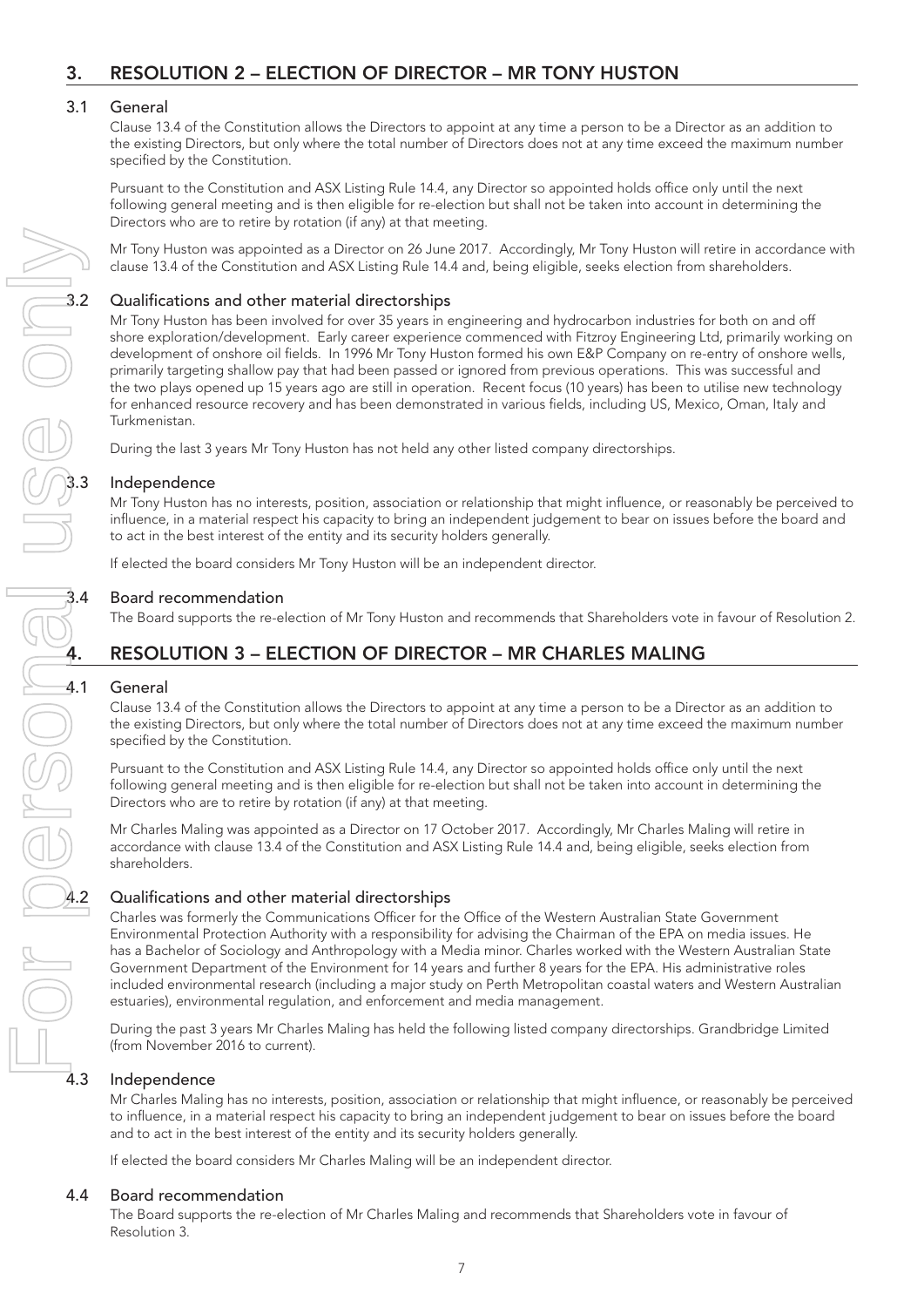## 5. RESOLUTION 4 – APPROVAL OF 10% PLACEMENT CAPACITY– SHARES

### 5.1 General

ASX Listing Rule 7.1A provides that an Eligible Entity may seek shareholder approval at its annual general meeting to allow it to issue Equity Securities up to 10% of its issued capital (10% Placement Capacity). An approval under Listing Rule 7.1A remains valid until the earlier of:

- (a) the date falling 12 months after the date on which the approval is granted; and
- (b) the date shareholders approve a transaction under Listing Rule 11.1.2 (for a significant change to the nature or scale of the Company's activities) or 11.2 (for a disposal of the Company's main undertaking).

An **Eligible Entity** is one that, as at the date of the relevant annual general meeting:

- (c) is not included in the S&P/ASX 300 Index; and
- (d) has a maximum market capitalisation (excluding restricted securities and securities quoted on a deferred settlement basis) of \$300 million.

The Company is an Eligible Entity as it is not included in the S&P/ASX 300 Index and has a current market capitalisation of \$1,790,459.

If Shareholders approve Resolution 4, the number of Equity Securities the Company may issue under the 10% Placement Capacity will be determined in accordance with the formula prescribed in ASX Listing Rule 7.1A.2 (as set out in Section 5.2 below).

The effect of Resolution 4 will be to allow the Directors to issue Equity Securities up to 10% of the Company's fully paid ordinary securities on issue under the 10% Placement Capacity during the period up to 12 months after the Meeting, without subsequent Shareholder approval and without using the Company's 15% annual placement capacity granted under Listing 7.1.

Resolution 4 is a special resolution. Accordingly, at least 75% of votes cast by Shareholders present and eligible to vote at the Meeting must be in favour of Resolution 3 for it to be passed.

ASX Listing Rule 7.1A enables an Eligible Entity to seek shareholder approval at its annual general meeting to issue Equity Securities in addition to those under the Eligible Entity's 15% annual placement capacity.

Any Equity Securities issued must be in the same class as an existing class of quoted Equity Securities. The Company currently has one class of quoted Equity Securities on issue, being the Shares (ASX Code: BPH).

The exact number of Equity Securities that the Company may issue under an approval under Listing Rule 7.1A will be calculated according to the following formula:

 $(A \times D) - E$ 

### Where:

- A is the number of Shares on issue 12 months before the date of issue or agreement:
	- plus the number of Shares issued in the previous 12 months under an exception in ASX Listing Rule 7.2;
		- plus the number of partly paid shares that became fully paid in the previous 12 months;
	- plus the number of Shares issued in the previous 12 months with approval of holders of Shares under Listing Rules 7.1 and 7.4;
	- less the number of Shares cancelled in the previous 12 months.
- D is 10%.
- E is the number of Equity Securities issued or agreed to be issued under ASX Listing Rule 7.1A.2 in the 12 months before the date of issue or agreement to issue that are not issued with the approval of holders of Ordinary Securities under ASX Listing Rule 7.1 or 7.4.

### 5.3 Technical information required by ASX Listing Rule 7.1A

Pursuant to and in accordance with ASX Listing Rule 7.3A, the information below is provided in relation to Resolution 4:

### 5.4 Minimum price

The minimum price at which the Equity Securities may be issued is 75% of the volume weighted average price of Equity Securities in that class, calculated over the 15 ASX trading days on which trades in that class were recorded immediately before:

- (a) the date on which the price at which the Equity Securities are to be issued is agreed; or
- (b) if the Equity Securities are not issued within 5 ASX trading days of the date in Section 4.4(a), the date on which the Equity Securities are issued.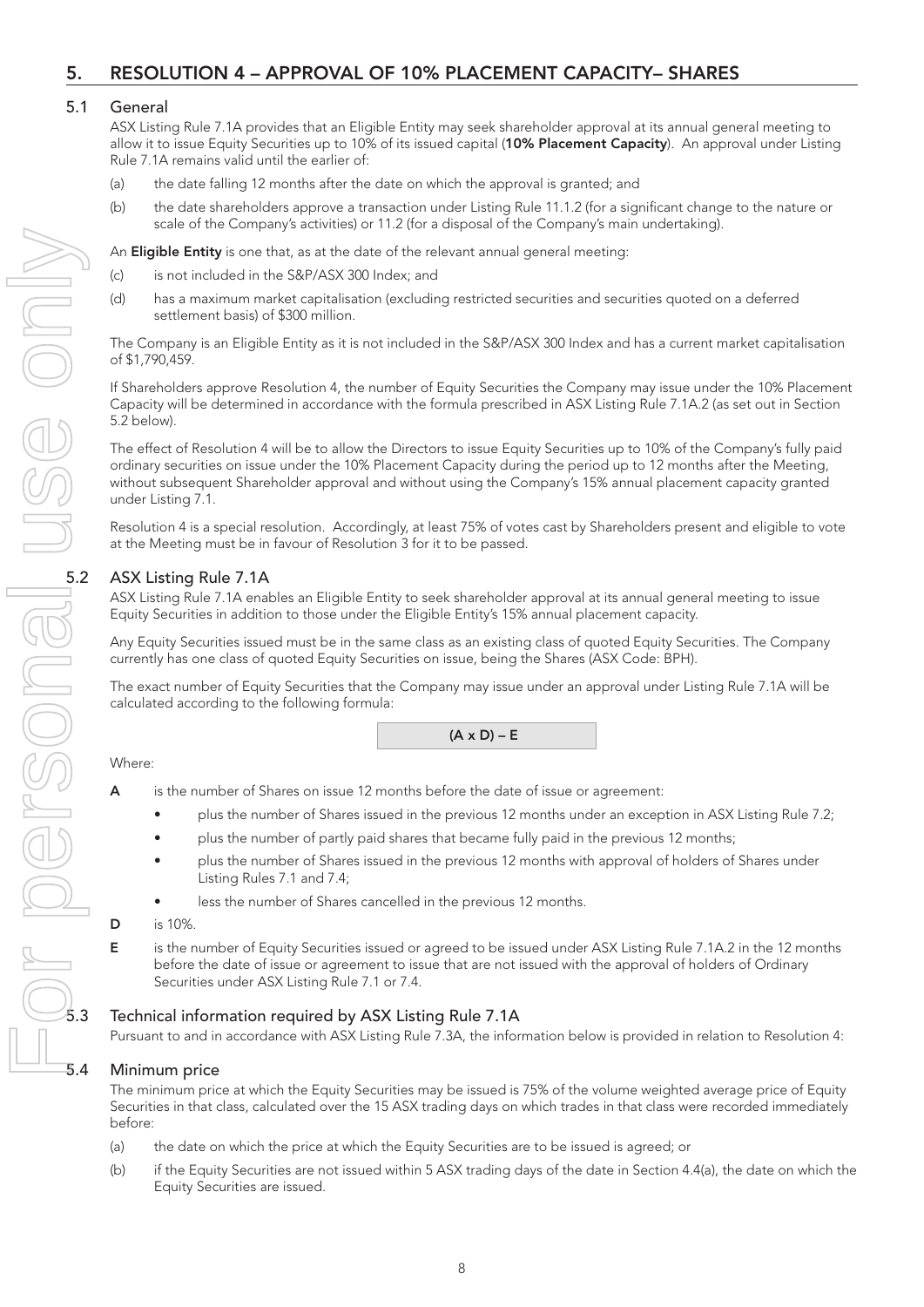## 5.5 Date of issue

The Equity Securities may be issued under the 10% Placement Capacity commencing on the date of the Meeting and expiring on the first to occur of the following:

- (a) 12 months after the date of the Meeting; and
- (b) the date of approval by Shareholders of any transaction under ASX Listing Rules 11.1.2 (for a significant change to the nature or scale of the Company's activities) or 11.2 (for the disposal of the Company's main undertaking), after which date, an approval under Listing Rule 7.1A ceases to be valid,

or such longer period if allowed by ASX (10% Placement Capacity Period).

Any issue of Equity Securities under the 10% Placement Capacity will dilute the interests of Shareholders who do not receive any Shares under the issue.

If Resolution 4 is approved by Shareholders and the Company issues the maximum number of Equity Securities available under the 10% Placement Capacity, the economic and voting dilution of existing Shares would be as shown in the table below.

The table below shows the dilution of existing Shareholders calculated in accordance with the formula outlined in ASX Listing Rule 7.1A(2), on the basis of the current market price of Shares and the current number of Equity Securities on issue as at the date of this Notice.

The table also shows the voting dilution impact where the number of Shares on issue (variable A in the formula at section 5.2 above) changes and the economic dilution where there are changes in the issue price of Shares issued under the 10% Placement Capacity.

|                                                                              | <b>Dilution</b>                                                                                                                                          |     |                                                                                                    |                                                                                                                 |                                                                                                   |  |  |
|------------------------------------------------------------------------------|----------------------------------------------------------------------------------------------------------------------------------------------------------|-----|----------------------------------------------------------------------------------------------------|-----------------------------------------------------------------------------------------------------------------|---------------------------------------------------------------------------------------------------|--|--|
| Number of Shares<br>on Issue (Variable<br>'A' in ASX Listing<br>Rule 7.1A.2) | Number<br>Dilutionary<br>effect of issue<br>of Shares<br>of Shares<br>issued<br>under 10%<br>under 10%<br>Placement<br>Placement<br>Capacity<br>Capacity |     | Funds raised<br>based on issue<br>price of \$0.001<br>(50% decrease)<br>in current issue<br>price) | Funds raised based<br>on issue price of<br>\$0.002<br>(current issue price<br>based on current<br>market price) | Funds raised<br>based on issue<br>price of \$0.003<br>(50% increase<br>in current issue<br>price) |  |  |
| 588,702,017<br>58,870,202<br>(Current)                                       |                                                                                                                                                          | 10% | \$58,870                                                                                           | \$117.740                                                                                                       | \$176,611                                                                                         |  |  |
| 883,053,026 (50%)<br>88,305,303<br>increase)*                                |                                                                                                                                                          | 10% | \$88,305                                                                                           | \$176,611                                                                                                       | \$264,916                                                                                         |  |  |
| 1,177,404,034<br>$(100\%$ increase)*                                         | 117,740,403                                                                                                                                              | 10% | \$117,740                                                                                          | \$235,481                                                                                                       | \$353,221                                                                                         |  |  |

\*The number of Shares on issue (variable 'A' in the formula) could increase as a result of the issue of Shares that do not require Shareholder approval (such as under a pro-rata rights issue or Shares issued under a takeover offer) or that are issued with Shareholder approval under Listing Rule 7.1.

### The table above uses the following assumptions:

- 1. The current Shares on issue are the Shares on issue as at 17 October 2017.
- 2. The issue price set out above \$0.002 is the closing price of the Shares on the ASX on 17 October 2017.
- 3. The Company issues the maximum possible number of Equity Securities under the 10% Placement Capacity.
- 4. The table assumes the Equity Securities the subject of Resolution 7 at this Annual General Meeting are ratified by shareholders. The Company has not issued any other Equity Securities in the 12 months prior to the Meeting that were not issued under an exception in ASX Listing Rule 7.2 or with approval under ASX Listing Rule 7.1.
- 5. The issue of Equity Securities under the 10% Placement Capacity consists only of Shares. It is assumed that no options are exercised into Shares before the date of issue of the Equity Securities.
- 6. The calculations above do not show the dilution that any one particular Shareholder will be subject to. All Shareholders should consider the dilution caused to their own shareholding depending on their specific circumstances.
- 7. The 10% voting dilution reflects the aggregate percentage dilution against the issued Share capital at the time of issue. This is why the voting dilution is shown in each example as 10%.
- 8. The table does not show an example of dilution that may be caused to a particular Shareholder by reason of placements under the 10% Placement Capacity, based on that Shareholder's holding at the date of the Meeting.

Shareholders should note that there is a risk that:

- (a) the market price for the Company's Shares may be significantly lower on the issue date than on the date of the Meeting; and
- (b) the Shares may be issued at a price that is at a discount to the market price for those Shares on the date of issue.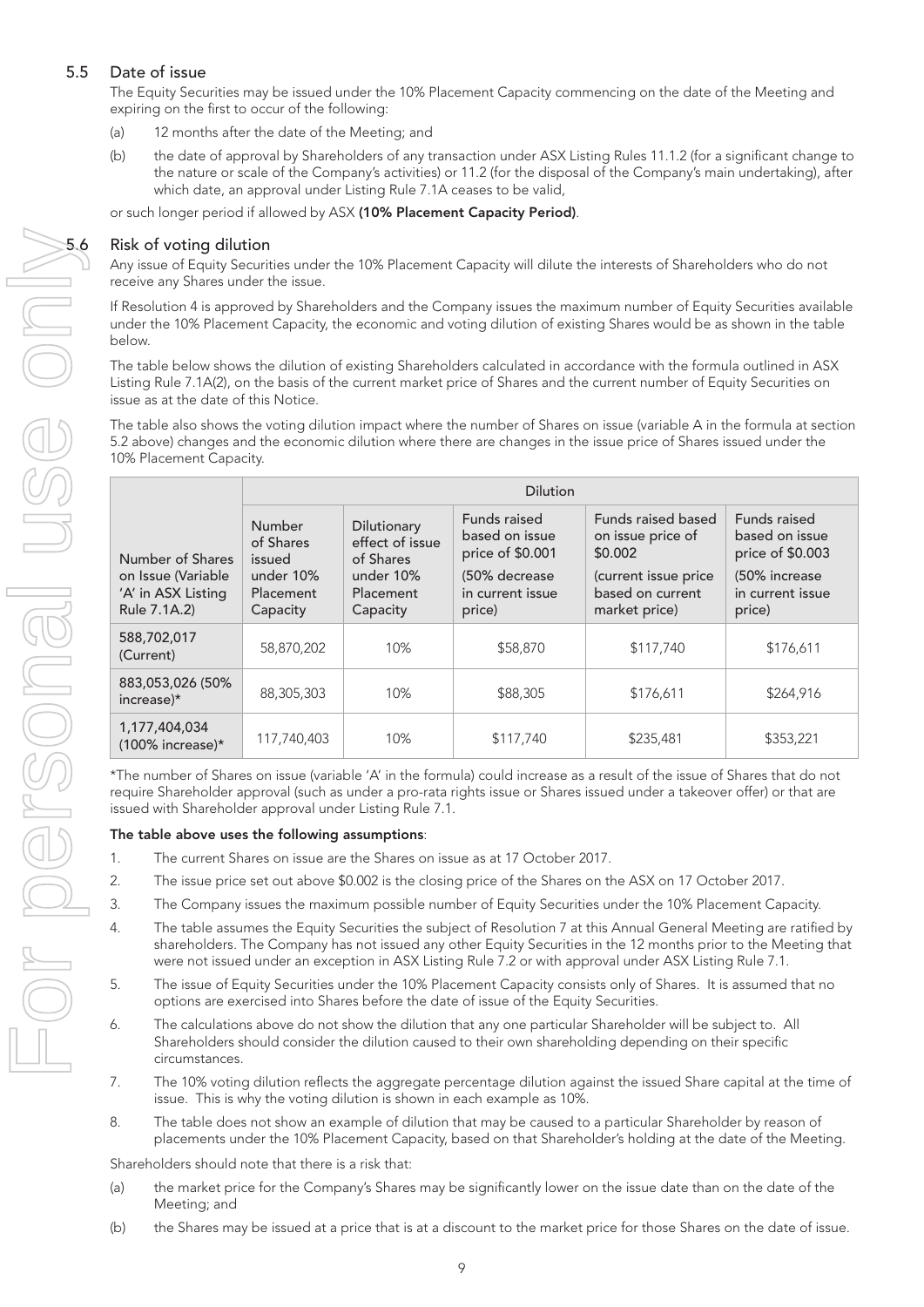## 5. RESOLUTION 4 – APPROVAL OF 10% PLACEMENT CAPACITY– SHARES (continued)

## 5.7 Purpose of Issue under 10% Placement Capacity

- The Company may issue Equity Securities under the 10% Placement Capacity for the following purposes:
	- (a) as cash consideration, in which case the Company intends to use funds raised for its ongoing expenditure requirements in respect of its existing assets (including the Company's investments in Cortical Dynamics Limited, Molecular Discovery Systems Limited and Advent Energy Ltd) and the acquisition of new assets and investments (including expenses associated with such an acquisition) and general working capital; or
	- (b) as non-cash consideration for the acquisition of new assets and investments which will compliment the Company's existing projects and add value to the Company's Shareholders where the directors consider it appropriate to do so, in which case the Company will provide a valuation of the non-cash consideration as required by listing Rule 7.1A.3.

The allottees of the Equity Securities to be issued under the 10% Placement Capacity have not yet been determined. However, the allottees of Equity Securities could consist of current Shareholders or new investors (or both), none of whom will be related parties of the Company.

The Company will determine the allottees at the time of the issue under the 10% Placement Capacity, having regard to the following factors:

- (a) the purpose of the issue;
- (b) alternative methods for raising funds available to the Company at that time, including, but not limited to, an entitlement issue or other offer where existing Shareholders may participate;
- (c) the effect of the issue of the Equity Securities on the control of the Company;
- (d) the Company's circumstances, including, but not limited to, its financial position and solvency;
- (e) prevailing market conditions; and
- (f) advice from corporate, financial and broking advisers (if applicable).

## 5.9 Previous approval under ASX Listing Rule 7.1A

The Company previously obtained approval under ASX Listing Rule 7.1A at its 2016 annual general meeting held on 23 November 2016. In the 12 months preceding the date of the Meeting, the Company has issued a total of 229,101,468 Equity Securities (representing approximately 60.30% of the total number of Equity Securities on issue as at 27 November 2016), details of which are set out in Schedule 3.

## 5.10 Compliance with ASX Listing Rules 7.1A.4 and 3.10.5A

When the Company issues Equity Securities pursuant to the 10% Placement Capacity, it will give to ASX:

- a list of the allottees of the Equity Securities and the number of Equity Securities allotted to each (not for release to the market), in accordance with Listing Rule 7.1A.4; and
- the information required by Listing Rule 3.10.5A for release to the market.

## 5.11 Voting exclusion

A voting exclusion statement is included in this Notice. As at the date of this Notice, the Company has not invited any existing Shareholder to participate in an issue of Equity Securities under ASX Listing Rule 7.1A. Therefore, no existing Shareholders will be excluded from voting on Resolution 4.

## **General**

**6. RESOLUTIONS 5 AND 6 – ISSUE OF OPTIONS TO RELATED PARTIES**<br> **6.1** General The Company has agreed, subject to Shareholder approval, to issue a total **6.1** S0.02 each on or before 30 November 2022 (the **Company of the Se** The Company has agreed, subject to Shareholder approval, to issue a total of 4,000,000 Options exercisable at \$0.02 each on or before 30 November 2022 (the Related Party Options) to Messrs Huston and Maling (Related Parties) comprising

- (a) 2,000,000 Related Party Options to Tony Huston; and
- (b) 2,000,000 Related Party Options to Charles Maling,

on the terms and conditions set out below.

For a public company, or an entity that the public company controls, to give a financial benefit to a related party of the public company, the public company or entity must:

- (c) obtain the approval of the public company's members in the manner set out in Sections 217 to 227 of the Corporations Act; and
- (d) give the benefit within 15 months following such approval,

unless the giving of the financial benefit falls within an exception set out in Sections 210 to 216 of the Corporations Act.

The grant of the Options to the Related Parties requires the Company to obtain Shareholder approval because it constitutes giving a financial benefit. Mr Tony Huston and Mr Charles Maling are related parties of the Company by virtue of being Directors.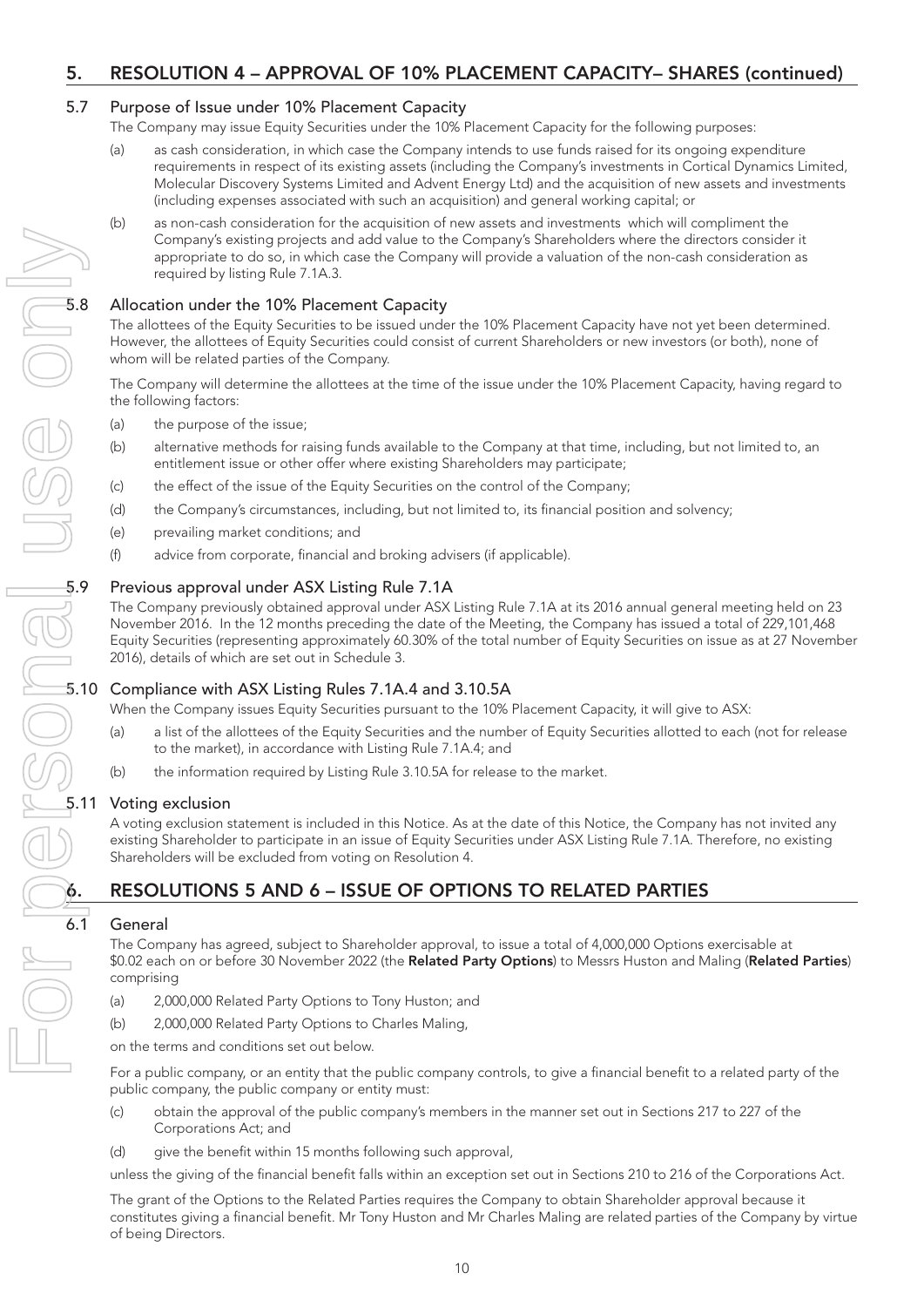In addition, ASX Listing Rule 10.11 also requires shareholder approval to be obtained where an entity issues, or agrees to issue, securities to a related party, or a person whose relationship with the entity or a related party is, in ASX's opinion, such that approval should be obtained unless an exception in ASX Listing Rule 10.12 applies.

The Directors (other than Mr Huston and Mr Maling, who have an interest in this Resolution) consider that the exceptions set out in Sections 210 to 216 of the Corporations Act and ASX Listing Rule 10.12 may not apply in the current circumstances. Accordingly, Shareholder approval is sought for the grant of the Related Party Options to the Related Parties.

### 6.2 Shareholder approval (Chapter 2E of the Corporations Act and Listing Rule 10.11)

Pursuant to and in accordance with the requirements of Section 219 of the Corporations Act and ASX Listing Rule 10.13, the following information is provided in relation to the proposed issue of Related Party Options:

- (a) The Related Parties are Mr Tony Huston and Mr Charles Maling. They are Related Parties by virtue of being Directors.
- (b) The nature of the financial benefit being provided to each of Mr Huston and Mr Maling is the grant of 2,000,000 Options exercisable at \$0.02 each on or before 30 November 2022.
- (c) The Related Party Options will be granted to the Related Parties no later than 1 month after the date of the Annual General Meeting (or such later date as permitted by any ASX waiver or modification of the ASX Listing Rules) and it is anticipated the Related Party Options will be issued on one date.
- (d) The Related Party Options will be granted for nil cash consideration, and accordingly no funds will be raised.
- (e) The terms and conditions of the Related Party Options are set out in Schedule 1.
- (f) The value of the Related Party Options and the pricing methodology is set out in Schedule 2.
- (g) The Related Parties relevant interests in the Company's securities as at the date of this Notice of Meeting is set out below:

| <b>Related Party</b> | <b>Shares</b> | <b>Options</b> |
|----------------------|---------------|----------------|
| Mr Tony Huston       | Nil           | Nil            |
| Mr Charles Maling    | 11.134        | Nil            |

(h) The remuneration and emoluments from the Company to the Related Parties for both the current financial year and previous financial year is set out below:

| <b>Related Party</b> | <b>Current Financial Year</b> | <b>Previous Financial Year</b> |  |
|----------------------|-------------------------------|--------------------------------|--|
| Mr Tony Huston       | \$25,000                      | \$411                          |  |
| Mr Charles Maling    | \$17,603                      | \$Nil                          |  |

(i) If the Related Party Options are exercised, a further 4,000,000 Shares in total would be allotted and issued (assuming no other Shares are issued to third parties and no Options currently on issue are exercised or cancelled). This will increase the number of Shares on issue as at the date of this Notice from 588,702,107 to 592,702,107 (assuming that no other Options are exercised and no other Shares issued) with the effect that the shareholding of existing Shareholders would be diluted as follows:

| <b>Related Party</b> | Shares held as at<br>the date of this<br><b>Notice of Meeting</b> | Options to be<br>issued | <b>Total Shares held</b><br>upon exercise of<br>all Options | <b>Dilutionary effect</b><br>of issue of Options |
|----------------------|-------------------------------------------------------------------|-------------------------|-------------------------------------------------------------|--------------------------------------------------|
| Mr Tony Huston       | Nil                                                               | 2,000,000               | 2,000,000                                                   | 0.34%                                            |
| Mr Charles Maling    | 11.134                                                            | 2,000,000               | 2,000,000                                                   | 0.34%                                            |

The market price for Shares during the term of the Options would normally determine whether or not the Options are exercised. If, at any time any of the Options are exercised and the Shares are trading on ASX at a price that is higher than the exercise price of the Options, there may be a perceived cost to the Company.

(j) The trading history of the Shares on ASX in the 12 months before the date of this Notice of General Meeting is set out below:

|         | Price   | Date                               |
|---------|---------|------------------------------------|
| Highest | \$0.007 | 14 October 2016 to 17 October 2017 |
| Lowest  | \$0.002 | 14 October 2016 to 17 October 2017 |
| _ast    | \$0.002 | 17 October 2017                    |

(k) The Board acknowledges the grant of Related Party Options is contrary to Recommendation 8.3 of The Corporate Governance Principles and Recommendations (3rd Edition) as published by The ASX Corporate Governance Council. However, the Board considers the grant of the Related Party Options is reasonable in the circumstances for the reasons set out in paragraph (l).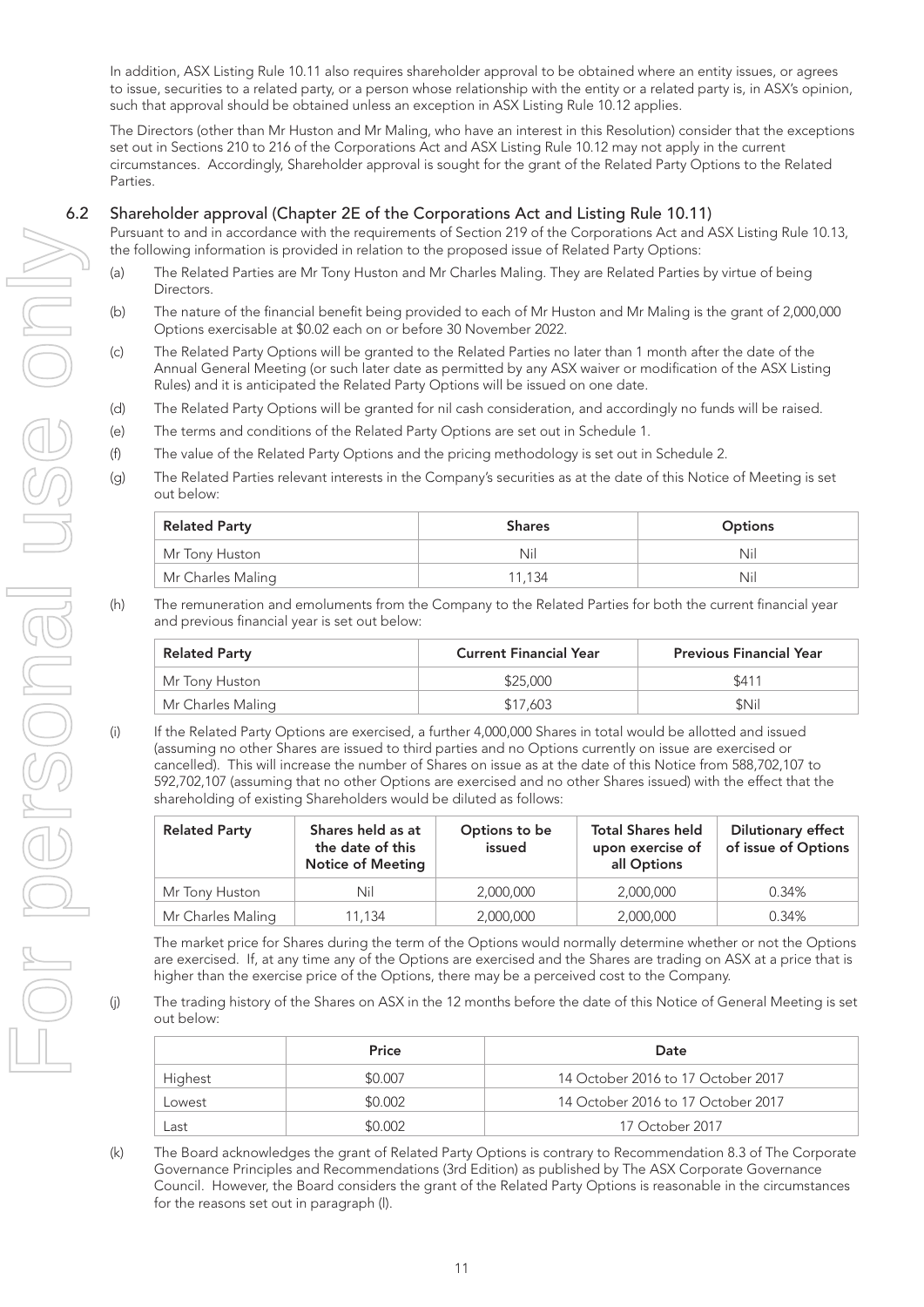## 6. RESOLUTIONS 5 AND 6 – ISSUE OF OPTIONS TO RELATED PARTIES (continued)

- (l) The primary purpose of the grant of Related Party Options is to provide cost effective consideration for the Related Party's ongoing commitment and contribution to the Company and a performance linked incentive component in their remuneration packages to motivate and reward their performance. The Board does not consider that there are any significant opportunity costs to the Company or benefits foregone by the Company in issuing the Related Party Options upon the terms proposed.
- (m) Mr Huston declines to make a recommendation to Shareholders in relation to Resolution 5 due to his material personal interest in the outcome of the Resolution on the basis that Mr Huston is to be granted Related Party Options in the Company should Resolution 5 be passed. However, in respect of Resolution 6, Mr Huston recommends that Shareholders vote in favour of that Resolution for the following reasons:
	- (i) The grant of the Related Party Options will align the interests of the Related Parties with those of Shareholders;
	- (ii) the grant of the Related Party Options is a reasonable and appropriate method to provide cost effective remuneration as the non-cash form of this benefit will allow the Company to spend a greater proportion of its cash reserves on its operations than it would if alternative cash forms of remuneration were given to the Related Parties; and
	- (iii) it is not considered that there are any significant opportunity costs to the Company or benefits foregone by the Company in granting the Related Party Options upon the terms proposed;
- (n) Charles Maling declines to make a recommendation to Shareholders in relation to Resolution 6 due to his material personal interest in the outcome of the Resolution on the basis that Mr Maling is to be granted Related Party Options in the Company should Resolution 6 be passed. However, in respect of Resolution 5, Mr Maling recommends that Shareholders vote in favour of that Resolution for the reasons set out in paragraph (n);
- (o) with the exception of Tony Huston Charles Maling, no other Director has a personal interest in the outcome of Resolutions 5 and 6;
- (p) David Breeze recommends that Shareholders vote in favour of Resolutions 5 and 6 for the reasons set out in paragraph (m)(ii);
- (q) in forming their recommendations, each Director considered the experience of each other Related Party, the current market price of Shares, the current market practices when determining the number of Related Party Options to be granted as well as the exercise price and expiry date of those Related Party Options; and
- (r) The Board is not aware of any other information that would be reasonably required by Shareholders to allow them to make a decision whether it is in the best interests of the Company to pass Resolutions 5 and 6.

Approval pursuant to ASX Listing Rule 7.1 is not required in order to issue the Related Party Options as approval is being sought under ASX Listing Rule 10.11. Accordingly, the issue of the Related Party Options will not be included in the 15% calculation of the Company's annual placement capacity pursuant to ASX Listing Rule 7.1. Key terms of the Scheme.

## **General**

On 4 April 2017 and 31 May 2017 the Company issued a total of 7,400,000 Shares at an issue price of \$0.005 per Share in satisfaction of consultancy fees of \$37,000.

Resolution 7 seeks Shareholder ratification pursuant to ASX Listing Rule 7.4 for the issue of those Shares (Ratification).

ASX Listing Rule 7.1 provides that a company must not, subject to specified exceptions, issue or agree to issue more equity securities during any 12 month period than that amount which represents 15% of the number of fully paid ordinary securities on issue at the commencement of that 12 month period.

ASX Listing Rule 7.4 sets out an exception to ASX Listing Rule 7.1. It provides that where a company in general meeting ratifies the previous issue of securities made pursuant to ASX Listing Rule 7.1 (and provided that the previous issue did not breach ASX Listing Rule 7.1) those securities will be deemed to have been made with shareholder approval for the purpose of ASX Listing Rule 7.1.

By ratifying this issue, the Company will retain the flexibility to issue equity securities in the future up to the 15% annual placement capacity set out in ASX Listing Rule 7.1 without the requirement to obtain prior Shareholder approval.

## 7.2 Technical information required by ASX Listing Rule 7.4

Pursuant to and in accordance with ASX Listing Rule 7.5, the following information is provided in relation to the Ratification:

- (a) 7,400,000 Shares were issued;
- (b) the issue price was \$0.005 per Share;
- (c) the Shares issued were all fully paid ordinary shares in the capital of the Company issued on the same terms and conditions as the Company's existing Shares;
- (d) the Shares were issued to S3 Consortium Pty Ltd a consultant to the Company, who is not a related party of the Company; and
- (e) no funds were raised from this issue given the shares were issued in satisfaction of consultancy fees.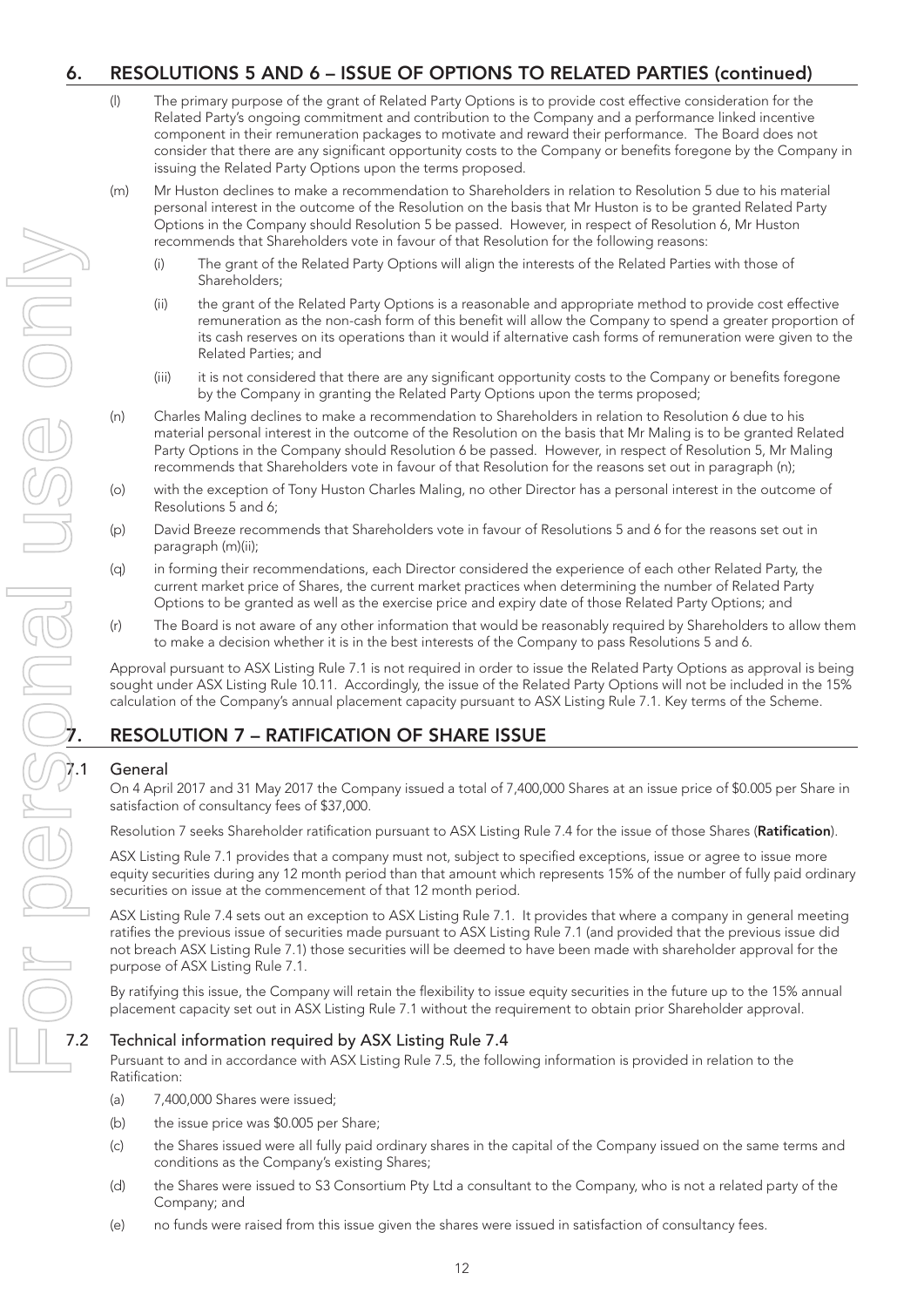# GLOSSARY

\$ means Australian dollars.

10% Placement Capacity has the meaning given in section 4.1 of the Explanatory Statement. Annual General Meeting or Meeting means the meeting convened by the Notice. ASX means ASX Limited ACN 008 624 691 or the financial market operated by ASX Limited, as the context requires. ASX Listing Rules means the Listing Rules of ASX. Board means the current board of directors of the Company. Chair means the chair of the Meeting. Closely Related Party of a member of the Key Management Personnel means:  $\lambda$ (a) a spouse or child of the member; (b) a child of the member's spouse; (c) a dependent of the member or the member's spouse; anyone else who is one of the member's family and may be expected to influence the member, or be influenced by the member, in the member's dealing with the entity; a company the member controls; or (f) a person prescribed by the *Corporations Regulations 2001* (Cth) for the purposes of the definition of 'closely related party' in the Corporations Act. Company means BPH Energy Ltd ACN 095 912 002. Constitution means the Company's constitution. Corporations Act means the *Corporations Act 2001* (Cth). Directors means the current directors of the Company. Eligible Entity means an entity that, at the date of the relevant general meeting: (a) is not included in the S&P/ASX 300 Index; and  $(b)$  has a maximum market capitalisation (excluding restricted securities and securities quoted on a deferred settlement basis) of \$300,000,000. Now Your Constitution means the Company is the Company and the Company and the Company of the Company Constitution (1997) a propose or child of the member of the Key Management Personnel means (a) a propose or child of the

Equity Securities includes a Share, a right to a Share or Option, an Option, a convertible security and any security that ASX decides to classify as an Equity Security.

 $\epsilon$ xplanatory Statement means the explanatory statement accompanying the Notice.

Key Management Personnel has the same meaning as in the accounting standards issued by the Australian Accounting Standards Board and means those persons having authority and responsibility for planning, directing and controlling the activities of the Company, or if the Company is part of a consolidated entity, of the consolidated entity, directly or indirectly, including any director (whether executive or otherwise) of the Company, or if the Company is part of a consolidated entity, of an entity within the consolidated group.

Notice or Notice of Meeting means this notice of meeting including the Explanatory Statement and the Proxy Form.

Option means an option to acquire a Share on the terms and conditions set out in Schedule 1.

Optionholder means a holder of an Option.

Ordinary Securities has the meaning set out in the ASX Listing Rules.

Proxy Form means the proxy form accompanying the Notice.

Related Party means Mr Tony Huston and Mr Charles Maling.

Remuneration Report means the remuneration report set out in the Director's report section of the Company's annual financial report for the year ended 30 June 2017.

Resolutions means the resolutions set out in the Notice, or any one of them, as the context requires.

Share means a fully paid ordinary share in the capital of the Company.

Shareholder means a holder of a Share.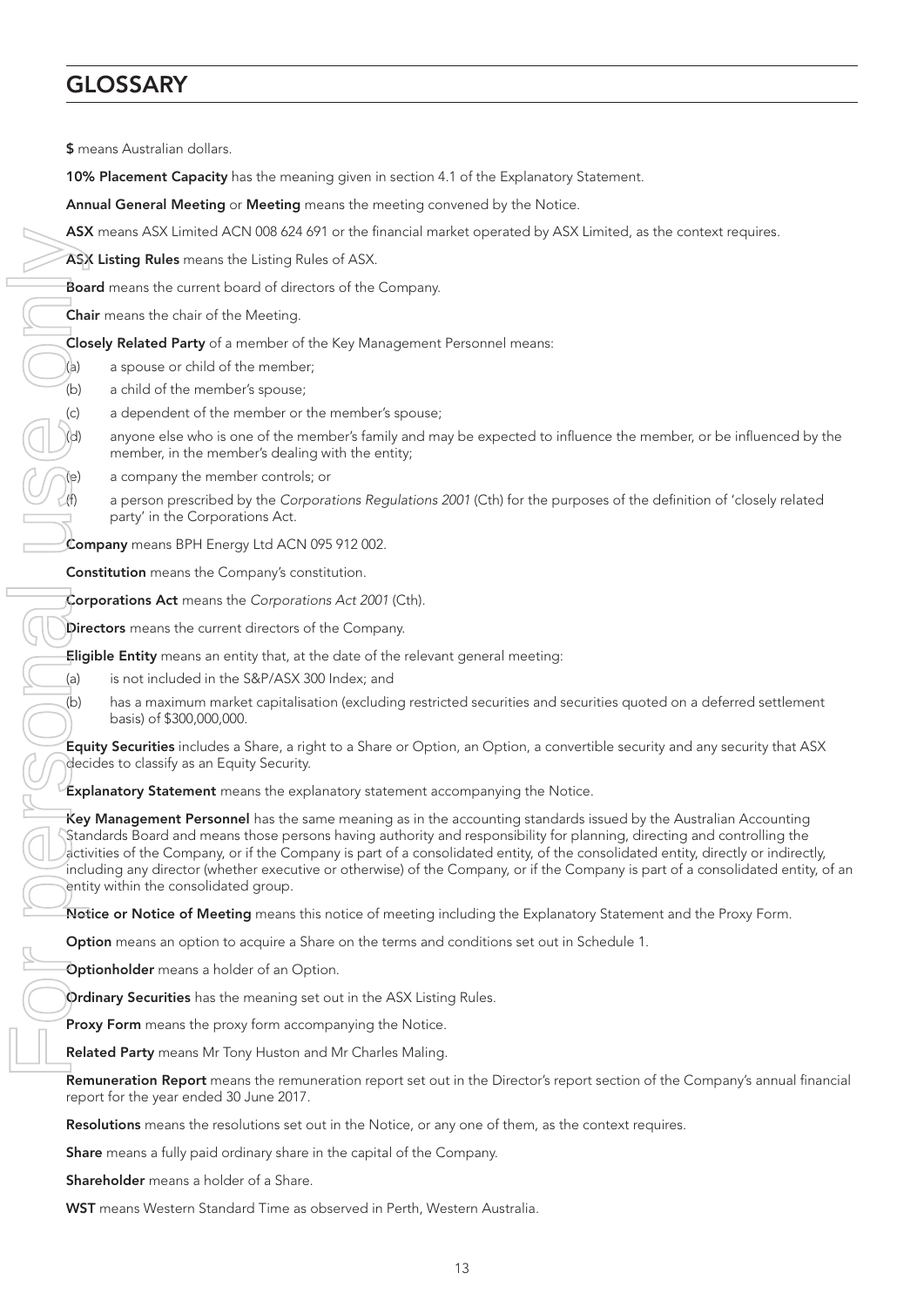# SCHEDULE 1 – TERMS AND CONDITIONS OF RELATED PARTY **OPTIONS**

The Related Party Options entitle the holder or their nominee to subscribe for Shares on the following terms and conditions:

(a) Each Related Party Option gives the optionholder the right to subscribe for one (1) Share. To obtain the right given by each Related Party Option, the optionholder must exercise the Related Party Options in accordance with the terms and conditions of the Related Party Options.

(b) The Related Party Options are exercisable at any time on or prior to 5:00pm (WST) on 30 November 2022 (Expiry Date). Any Related Party Option not exercised before the Expiry Date will automatically lapse on the Expiry Date.

(c) Subject to paragraph (j), the amount payable upon exercise of each Related Party Option will be \$0.02 (Exercise Price).

The Related Party Options held by each optionholder may be exercised in whole or in part, and if exercised in part, multiples of 1,000 must be exercised on each occasion.

An optionholder may exercise their Related Party Options by lodging with the Company, before the Expiry Date:

- (i) a written notice of exercise of Related Party Options specifying the number of Related Party Options being exercised; and
- (ii) a cheque or electronic funds transfer for the Exercise Price for the number of Related Party Options being exercised (Exercise Notice).

An Exercise Notice is only effective on and from the later of the date of receipt of the Exercise Notice and the date of receipt of the payment of the Exercise Price for each Related Party Option being exercised in cleared funds (Exercise Date).

- (i) the Exercise Date; and
- (ii) when excluded information in respect to the Company (as defined in section 708A(7) of the Corporations Act) (if any) ceases to be excluded information,

but in any case no later than 20 Business Days after the Exercise Date, the Company will:

- (iii) allot and issue the number of Shares required under these terms and conditions in respect of the number of Related Party Options specified in the Exercise Notice and for which cleared funds have been received by the Company;
- (iv) if required, give ASX a notice that complies with section 708A(5)(e) of the Corporations Act, or, if the Company is unable to issue such a notice, lodge with ASIC a prospectus prepared in accordance with the Corporations Act and do all such things necessary to satisfy section 708A(11) of the Corporations Act to ensure that an offer for sale of the Shares does not require disclosure to investors; and
- (v) if admitted to the official list of ASX at the time, apply for official quotation on ASX of Shares issued pursuant to the exercise of the Options.

If a notice delivered under paragraph (g)(iv) for any reason is not effective to ensure that an offer for sale of the Shares does not require disclosure to investors, the Company must, no later than 20 Business Days after becoming aware of such notice being ineffective, lodge with ASIC a prospectus prepared in accordance with the Corporations Act and do all such things necessary to satisfy section 708A(11) of the Corporations Act to ensure that an offer for sale of the Shares does not require disclosure to investors.

The Related Party Options are transferable subject to any restriction or escrow arrangements imposed by ASX or under applicable Australian securities laws.

All Shares allotted upon the exercise of Related Party Options will upon allotment rank equally in all respects with other Shares.

If at any time the issued capital of the Company is reconstructed, all rights of an Optionholder are to be changed in a manner consistent with the Corporations Act and the ASX Listing Rules at the time of the reconstruction.

The Company will not apply for quotation of the Related Party Options on ASX, however if admitted to the official list of ASX at the time, the Company will apply to ASX for quotation of the Shares issued upon the exercise of the Related Party Options.

There are no participating rights or entitlements inherent in the Related Party Options and optionholders will not be entitled to participate in new issues of capital offered to Shareholders during the currency of the Related Party Options. However, the Company will ensure that for the purposes of determining entitlements to any such issue, the record date will be at least 7 Business Days after the issue is announced. This will give optionholders the opportunity to exercise their Related Party Options prior to the date for determining entitlements to participate in any such issue.

(m) A Related Party Option does not confer the right to a change in exercise price or a change in the number of underlying securities over which the Related Party Option can be exercised.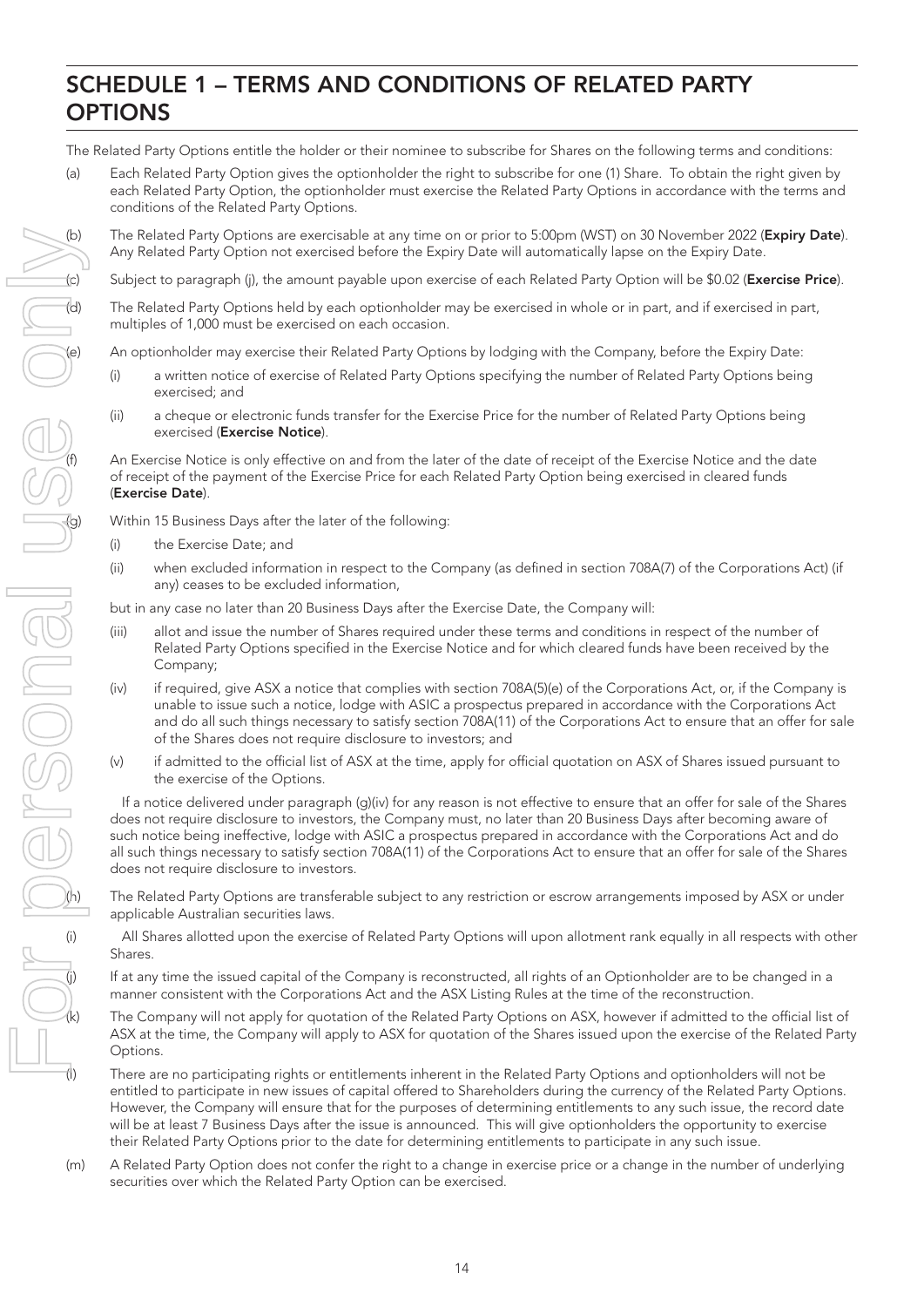# SCHEDULE 2 – VALUATION OF RELATED PARTY OPTIONS

The Related Party Options to be issued to Mr Tony Huston and Mr Charles Maling pursuant to Resolutions 5 and 6 have been valued by internal management.

Using the theoretical Black & Scholes option model and based on the assumptions set out below, the Related Party Options were ascribed a value as follows:

| Assumptions:                                   |                  |
|------------------------------------------------|------------------|
| Valuation date                                 | 29 November 2017 |
| Market price of Shares                         | \$0.002          |
| <b>Exercise price of Related Party Options</b> | \$0.02 each      |
| Expiry date (length of time from issue)        | 30 November 2022 |
| Risk free interest rate                        | 2.50%            |
| Volatility (discount)                          | 75%              |
| Indicative value per Related Party Option      | \$0.00036        |
| <b>Total Value of Related Party Options</b>    | \$716            |

Note: The value noted above are not necessarily the market prices that the Director Options could be traded at and they are not automatically the market prices for taxation purposes.

# SCHEDULE 3 – ISSUES OF EQUITY SECURITIES SINCE 28 NOVEMBER 2016

| Date                                                                          | Quantity   | <b>Class</b>        | <b>Recipients</b>                                                                                                              | Issue price<br>and discount<br>to Market<br>Price (if<br>applicable) <sup>1</sup> | Form of consideration                                                                                                                                                                                                                                                                                                                                                                                                                                                                                                       |
|-------------------------------------------------------------------------------|------------|---------------------|--------------------------------------------------------------------------------------------------------------------------------|-----------------------------------------------------------------------------------|-----------------------------------------------------------------------------------------------------------------------------------------------------------------------------------------------------------------------------------------------------------------------------------------------------------------------------------------------------------------------------------------------------------------------------------------------------------------------------------------------------------------------------|
| Issue - 31 May<br>2017<br>Appendix 3B-<br>1 June 2017                         | 1,400,000  | Shares <sup>2</sup> | S3 Consortium<br>Pty Ltd                                                                                                       | No issue price<br>(non-cash<br>consideration)                                     | Consideration: issue of shares in satisfaction<br>of rights issue consultancy fees totalling<br>\$7,000                                                                                                                                                                                                                                                                                                                                                                                                                     |
| Issue - 4 April<br>2017<br>Appendix 3B-<br>5 April 2017                       | 15,484,455 | Shares <sup>2</sup> | Placement<br>to various<br>shareholders of<br>the remaining<br>shortfall from<br>the Rights Issue<br>concluded 6<br>March 2017 | $$0.005$ (no<br>discount/<br>premium)                                             | Current value <sup>5</sup> = $$2,800$<br>Amount raised = $$77,422$<br>Amount spent = \$Nil<br>Use of funds<br>Further investments in existing investment<br>areas of Medical Devices, Oil and Gas and<br>Biotechnology as well as working capital,<br>debt reduction and expenses of the raising.<br>Amount remaining $= $77,422$                                                                                                                                                                                           |
|                                                                               |            |                     |                                                                                                                                |                                                                                   | Proposed use of remaining funds <sup>4</sup><br>Further investments in existing investment<br>areas of Medical Devices, Oil and Gas and<br>Biotechnology as well as working capital,<br>debt reduction and expenses of the raising.                                                                                                                                                                                                                                                                                         |
| Issue - 4 April<br>2017<br>Appendix 3B-                                       | 6,000,000  | Shares <sup>2</sup> | S3 Consortium<br>Pty Ltd                                                                                                       | No issue price<br>(non-cash<br>consideration)                                     | Consideration: issue of shares in satisfaction<br>of rights issue consultancy fees totalling<br>\$30,000                                                                                                                                                                                                                                                                                                                                                                                                                    |
| 5 April 2017<br>$l$ ssue $-28$<br>March 2017<br>Appendix 3B-<br>28 March 2017 | 30,952,183 | Shares <sup>2</sup> | Allotment<br>to various<br>shareholders of<br>the remaining<br>shortfall from<br>the Rights Issue<br>concluded<br>6 March 2017 | $$0.005$ (no<br>discount/<br>premium)                                             | Current value <sup>5</sup> = $$12,000$<br>Amount raised = $$154,761$<br>Amount spent = \$Nil<br>Use of funds<br>Further investments in existing investment<br>areas of Medical Devices, Oil and Gas and<br>Biotechnology as well as working capital,<br>debt reduction and expenses of the raising.<br>Amount remaining = \$154,761<br>Proposed use of remaining funds <sup>4</sup><br>Further investments in existing investment<br>areas of Medical Devices, Oil and Gas and<br>Biotechnology as well as working capital, |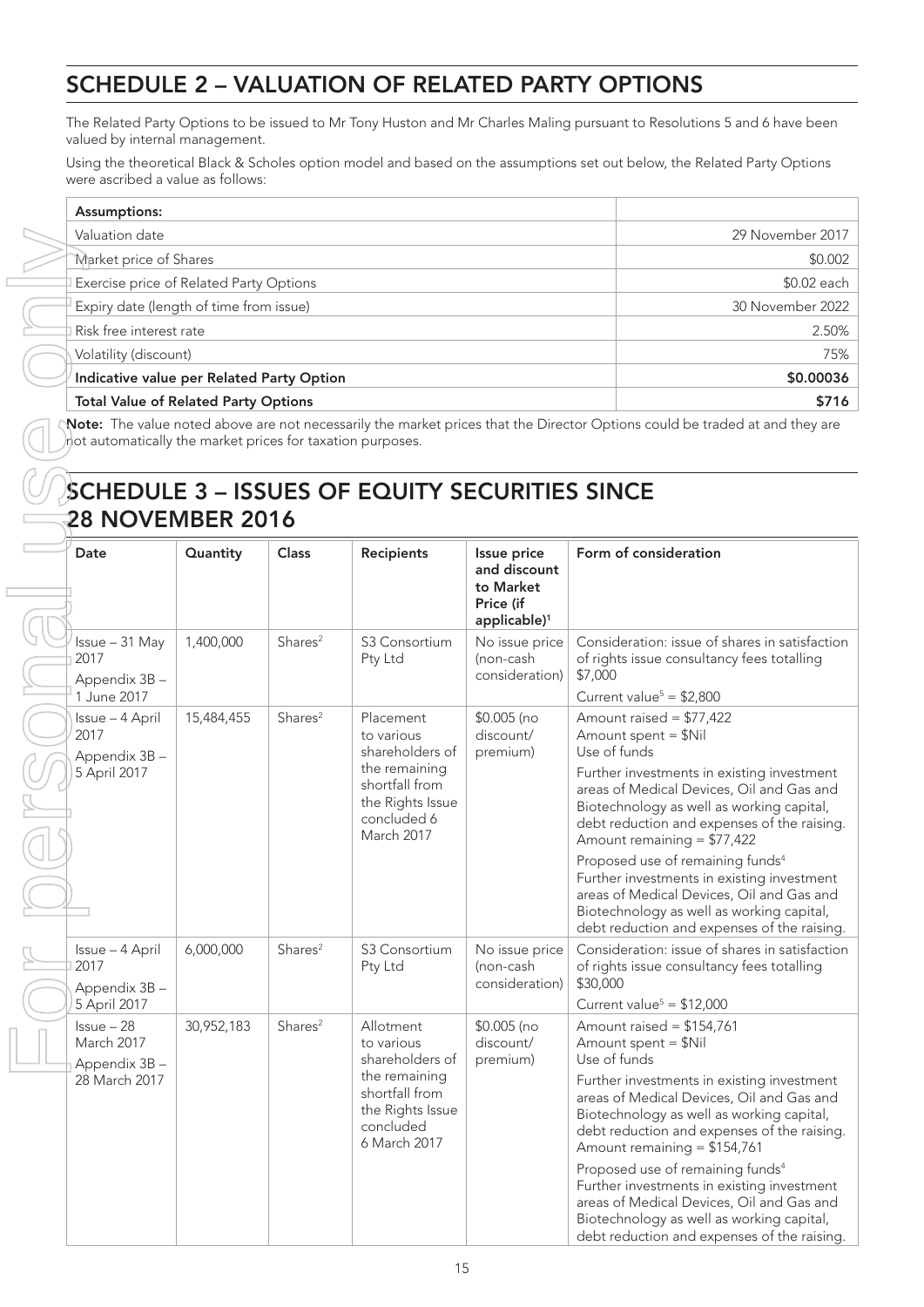# SCHEDULE 3 – ISSUES OF EQUITY SECURITIES SINCE 28 NOVEMBER 2016 (continued)

| Date                                                                 | Quantity    | Class                            | <b>Recipients</b>                                                                                                        | Issue price<br>and discount<br>to Market<br>Price (if | Form of consideration                                                                                                                                                                                                               |
|----------------------------------------------------------------------|-------------|----------------------------------|--------------------------------------------------------------------------------------------------------------------------|-------------------------------------------------------|-------------------------------------------------------------------------------------------------------------------------------------------------------------------------------------------------------------------------------------|
|                                                                      |             |                                  |                                                                                                                          | applicable) <sup>1</sup>                              |                                                                                                                                                                                                                                     |
| $l$ ssue $-8$<br>March 2017<br>Appendix 3B-                          | 114,257,095 | Shares <sup>2</sup>              | Eligible<br>shareholders of<br>the Rights Issue                                                                          | $$0.005$ (no<br>discount/<br>premium)                 | Amount raised = $$571,285$<br>Amount spent = $$392,195$<br>Use of funds                                                                                                                                                             |
| 9 March 2017                                                         |             |                                  | concluded<br>6 March 2017                                                                                                |                                                       | Further investments in existing investment<br>areas of Medical Devices, Oil and Gas and<br>Biotechnology as well as working capital,<br>debt reduction and expenses of the raising.<br>Amount remaining = \$179,090                 |
|                                                                      |             |                                  |                                                                                                                          |                                                       | Proposed use of remaining funds <sup>4</sup><br>Further investments in existing investment<br>areas of Medical Devices, Oil and Gas and<br>Biotechnology as well as working capital,<br>debt reduction and expenses of the raising. |
| $lssue-8$<br>March 2017<br>Appendix 3B-<br>9 March 2017              | 59,007,735  | Shares <sup>2</sup>              | Grandbridge<br>Limited,<br>Granbridge<br>Securities Pty<br>Ltd, David<br>Breeze, Thomas<br>Fontaine, and<br>Greg Gilbert | $$0.005$ (no<br>discount/<br>premium)                 | Consideration; extinguishment of loans<br>Current value $5 = $118,015$                                                                                                                                                              |
| $l$ ssue $-3$<br>January 2017<br>Appendix 3B<br>- 11 January<br>2017 | 2,000,000   | Unquoted<br>Options <sup>3</sup> | Mr Bruce Whan                                                                                                            | Nil cash<br>consideration                             | Consideration: options issued as a director<br>incentive.<br>Current value $5 = $490$                                                                                                                                               |

Market Price means the closing price on ASX (excluding special crossings, overnight sales and exchange traded option exercises). For the purposes of this table the discount is calculated on the Market Price on the last trading day on which a sale was recorded prior to the date of issue of the relevant Equity Securities.

2. Fully paid ordinary shares in the capital of the Company, ASX Code: BPH (terms are set out in the Constitution).

Unquoted Options, exercisable at \$0.02 each, on or before 30 November 2021. The full terms and conditions were disclosed in the notice of meeting for the shareholder meeting held on 23 November 2016.

This is a statement of current intentions as at the date of this Notice. As with any budget, intervening events and new circumstances have the potential to affect the manner in which the funds are ultimately applied. The Board reserves the right to alter the way the funds are applied on this basis.

In respect of quoted Equity Securities the value is based on the closing price of the Shares (\$0.002) on the ASX on 17 October 2017. In respect of unquoted Equity Securities the value of Options is measured using the Black & Scholes option pricing model. Measurement inputs include the Share price on the measurement date, the exercise price, the term of the Option, the impact of dilution, the expected volatility of the underlying Share (based on weighted average historic volatility adjusted for changes expected due to publicly available information), the expected dividend yield and the risk free interest rate for the term of the Option. No account is taken of any performance conditions included in the terms of the Option other than market based performance conditions (i.e. conditions linked to the price of Shares.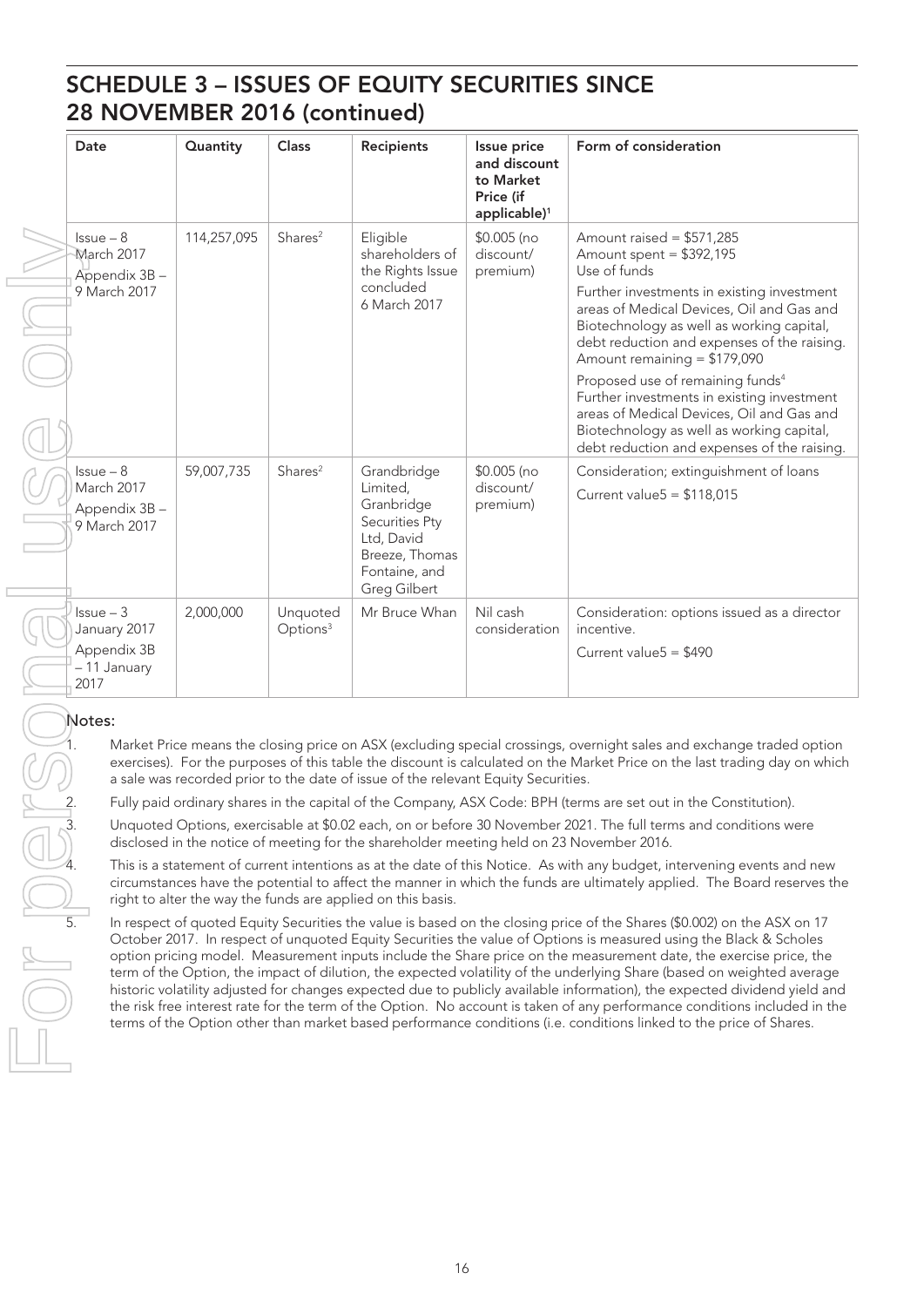# ANNUAL GENERAL MEETING - VOTING/PROXY FORM

I/We being shareholder(s) of BPH Energy Ltd and entitled to attend and vote hereby:

## APPOINT A PROXY

The Chairman The Chairman  $OR$ 



5 Issue of Options to Related Parties – Tony Huston

6 Issue of Options to Related Parties – Charles Maling

PLEASE NOTE: If you leave the section blank, the Chairman of the Meeting will be your proxy.

If no individual(s) or body corporate(s) is named, the Chairman of the Meeting, as my/our proxy to act generally at the meeting on my/our behalf, including to vote in accordance with the following directions (or, if no directions have been given, and to the extent permitted by law, as the proxy sees fit), at the Annual General Meeting of the Company to be held at 26 View Street, North Perth, Western Australia on Wednesday, 29th November 2017 at 11 am (WST) and at any adjournment or postponement of that Meeting.

Chairman authorised to exercise undirected proxies on remuneration related resolutions: Where I/we have appointed the Chairman of the Meeting as my/our proxy (or the Chairman becomes my/our proxy by default), I/we expressly authorise the Chairman to exercise my/our proxy on Item 1 (except where I/we have indicated a different voting intention below) even though this Item is connected directly or indirectly with the remuneration of a member(s) of key management personnel, which includes the Chairman. The Chairman of the Meeting intends to vote all undirected proxies available to them in favour of each Item of Business.

## VOTING DIRECTIONS Agenda Items For Against Abstain\* For Against Abstain\*

- 1 Adoption of Remuneration Report
- 2 Election of Director – Tony Huston
- 3 Election of Director – Charles Maling <sup>7</sup> Ratification of Share Issue
- 4 Approval Of 10% Placement Capacity – Shares
- \* If you mark the Abstain box for a particular Item, you are directing your proxy not to vote on your behalf on a G in you mank the Abstant box for a particular field, you are allocally you prefer to equired majority on a poll.

|                            | SIGNATURE OF SHAREHOLDERS – THIS MUST BE COMPLETED |
|----------------------------|----------------------------------------------------|
| Shareholder 1 (Individual) | Joint Shareholder 2 (Individual)                   |

Joint Shareholder 3 (Individual)

| Sole Director and Sole Company Secretary | Director/Company Secretary (Delete one) | Director |
|------------------------------------------|-----------------------------------------|----------|

This form should be signed by the shareholder. If a joint holding, all the shareholders should sign. If signed by the shareholder's attorney, the power of attorney must have been previously noted by the registry or a certified copy attached to this form. If executed by a company, the form must be executed in accordance with the company's constitution and the *Corporations Act 2001* (Cth).

Email Phone

Please tick here to agree to receive communications sent by the company via email. This may include meeting notifications, dividend remittance, and selected announcements.